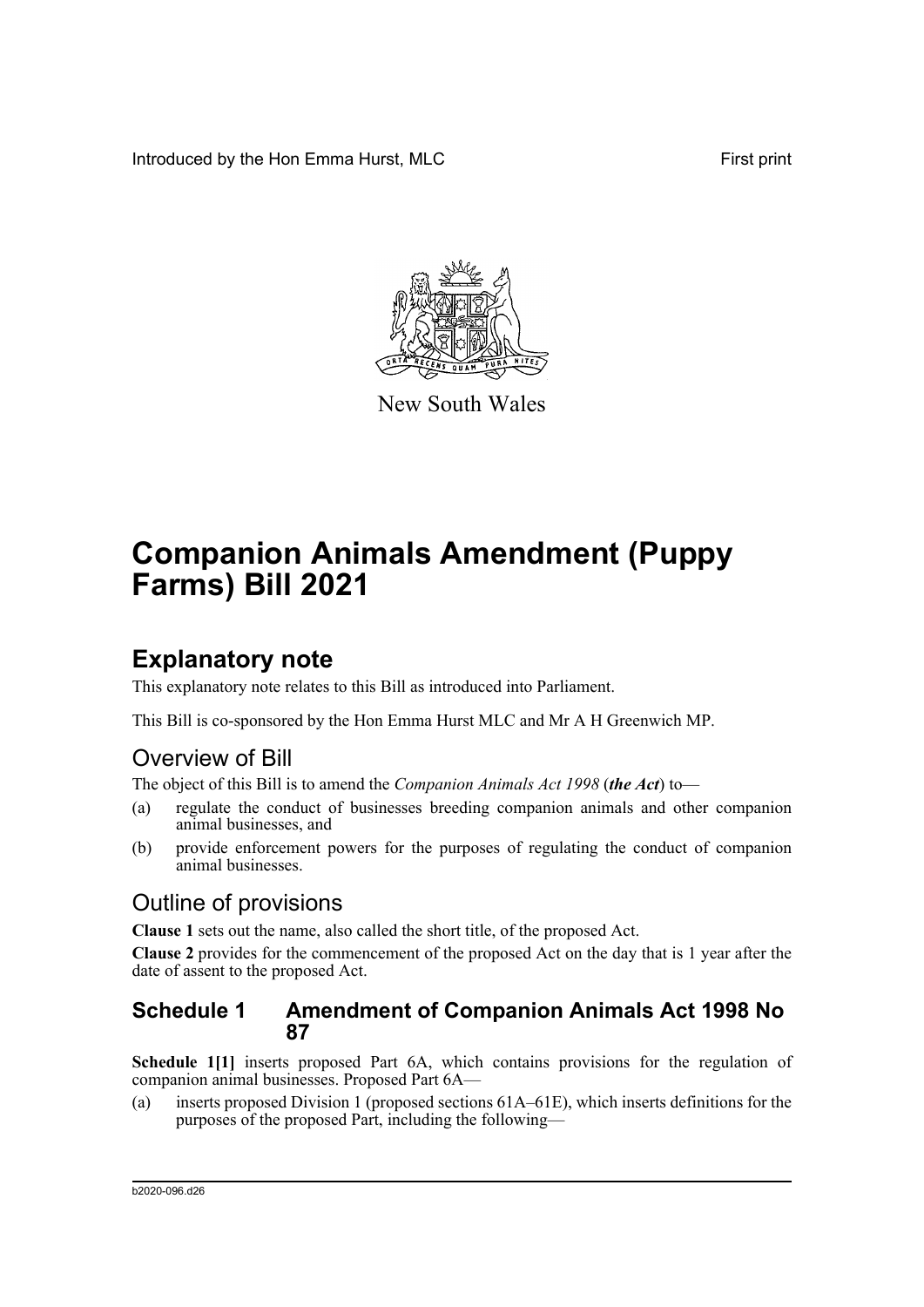- (i) *breeding arrangement*—meaning an arrangement between a companion animal breeding business and a person in relation to a dog or cat, where the dog or cat lives in the person's care and the proprietor of the business may require the return of the dog or cat for breeding purposes (proposed section 61B),
- (ii) *business code of practice*—meaning a code of practice that specifies standards for the conduct of companion animal businesses, including a business code of practice made by the Departmental Chief Executive and published in the Gazette (proposed section 61C),
- (iii) *companion animal business*—meaning a pet shop, a companion animal breeding business, an enterprise that trains or boards certain dogs or cats for profit, or an enterprise that rears or keeps certain dogs or cats for sale (proposed section 61D),
- (iv) *companion animal breeding business*—meaning an enterprise that carries out the breeding of certain dogs or cats for sale and has 3 or more fertile female dogs or 3 or more fertile female cats (proposed section 61E), and
- (b) inserts proposed Division 2, which contains provisions for the registration of companion animal business premises. Proposed Division 2—
	- (i) enables a person to apply to register premises on which a companion animal business is to be conducted, and a proprietor of a companion animal business to apply to renew or transfer the registration of premises (proposed sections 61F–61H), and
	- (ii) enables a council to grant an application to register premises or to renew or transfer the registration of premises, or to refuse the application or suspend or revoke the registration on discretionary or mandatory grounds (proposed sections 61I–61L), and
	- (iii) enables a court to suspend or revoke the registration of premises or refer the matter to council for determination (proposed section 61M), and
	- (iv) provides for the registration of premises to be in force for 1 year (proposed section 61N), and
- (c) inserts proposed Division 3, which contains provisions requiring councils to provide the Departmental Chief Executive with information relating to applications to register premises or to renew or transfer the registration of premises, including the council's reasons for refusing the application or suspending or revoking the registration (proposed sections  $610–6\bar{1}R$ ), and
- (d) inserts proposed Division 4, which contains provisions requiring the Departmental Chief Executive to issue source numbers to companion animal businesses and enabling animal rescues, microbreeders and other sellers to apply to the Departmental Chief Executive to be issued source numbers (proposed sections 61S–61V), and
- (e) inserts proposed Division 5, which contains provisions requiring the Departmental Chief Executive to keep a business information register that contains information provided under proposed Division 3 and source numbers issued under proposed Division 4 and enabling permitted officers or prospective purchasers of companion animals to inspect the register (proposed sections  $61W - 61Y$ ), and
- (f) inserts proposed Division 6, which contains offence provisions—
	- (i) in relation to persons—prohibiting persons from conducting a companion animal business on unregistered premises (proposed section 61Z), and
	- (ii) in relation to proprietors of companion animal businesses—requiring proprietors to comply with the terms and conditions of their registration and applicable business codes of practice (proposed sections 61ZA and 61ZB), and
	- (iii) in relation to proprietors of companion animal breeding businesses—prohibiting proprietors from having more than 10 fertile female dogs or 10 fertile female cats, requiring proprietors to ensure dogs and cats of the business undergo routine veterinary checks, requiring proprietors to obtain veterinary certification before breeding from dogs and cats of the business, prohibiting proprietors from breeding dogs and cats in certain circumstances, requiring proprietors to ensure a specified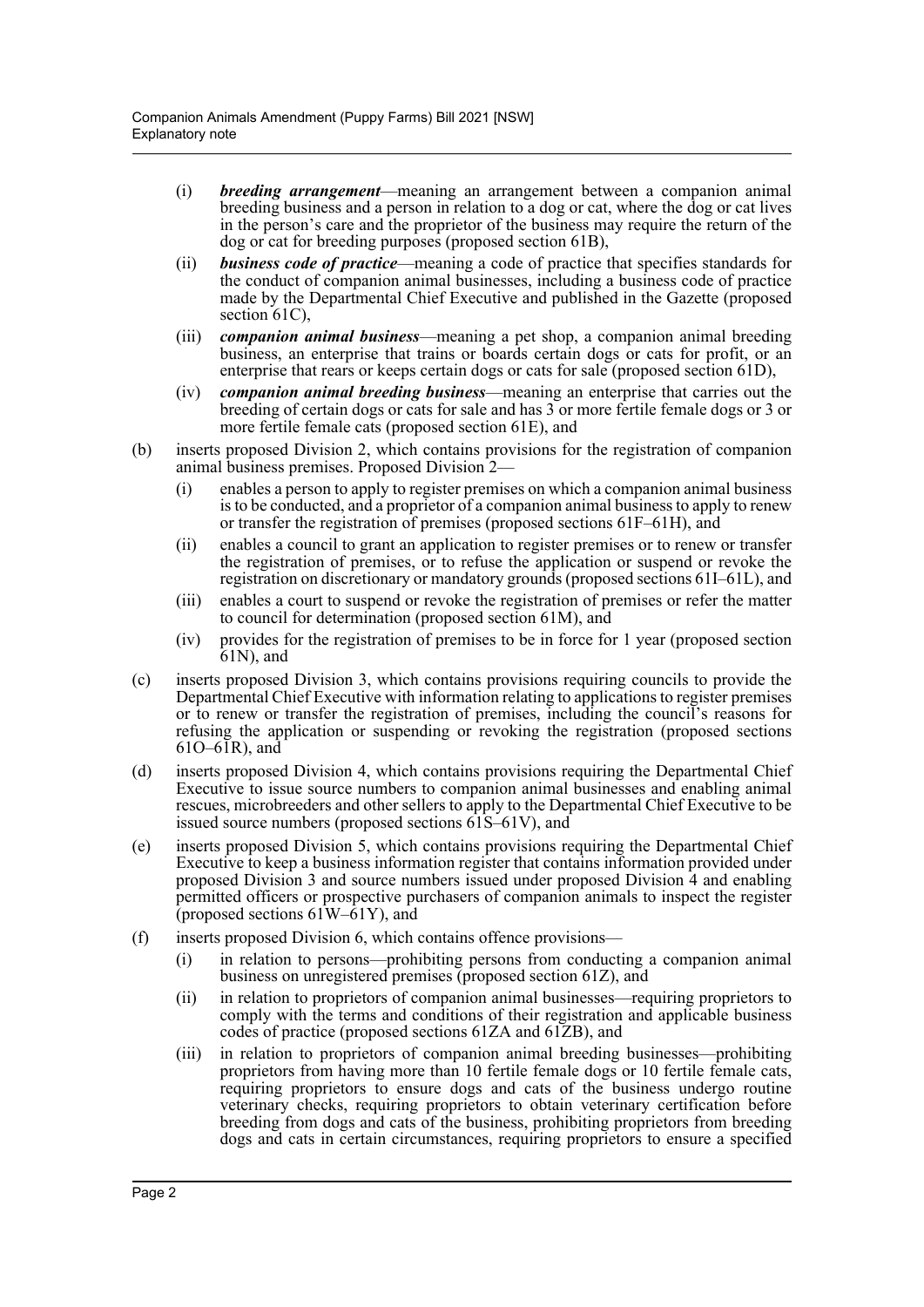ratio of staff to dogs and cats at registered premises, requiring proprietors to keep records of breeding arrangements and prepare health management plans, requiring proprietors to ensure the ongoing safety of dogs and cats of the business, and requiring proprietors to comply with certain requirements to cease breeding and retire and rehome dogs and cats of the business (proposed sections 61ZC–61ZK), and

- (iv) in relation to proprietors of pet shops—prohibiting persons from selling companion animals that are not from a rehoming organisation to proprietors, prohibiting proprietors from receiving or selling companion animals that are not from a rehoming organisation or dogs and cats that are not of a minimum age, and requiring proprietors to keep certain records of sales (proposed sections 61ZL–61ZO), and
- (v) in relation to persons—prohibiting persons from advertising dogs and cats for sale without source numbers (proposed section 61ZP).

**Schedule 1[2]** inserts proposed Division 3 into Part 7A, which contains provisions for enforcement powers in relation to the regulation of companion animal businesses. Proposed Division 3—

- (a) inserts definitions for the purposes of the proposed Division, including *Departmental officer* and *enforcement officer* (proposed section 69I), and
- (b) extends functions of authorised officers under Division 1 to enforcement officers for the purposes of proposed Division 3 and determining compliance with, or a contravention of, proposed Part 6A or a regulation made under that Part (proposed section 69J), and
- (c) enables enforcement officers who have determined a person is contravening or has contravened a provision of proposed Part 6A or a regulation made under that Part to issue compliance notices or enter property to seize dogs and cats in certain circumstances (proposed section 69K), and
- (d) enables enforcement officers to enter property and seize dogs and cats from proprietors of companion animal businesses who have had their registration suspended or revoked, or whose registration has expired (proposed section 69L), and
- (e) extends offences under the Act, sections 69G and 69H relating to authorised officers to enforcement officers (proposed section 69M), and
- (f) requires enforcement officers to be issued identification cards (proposed section 69N).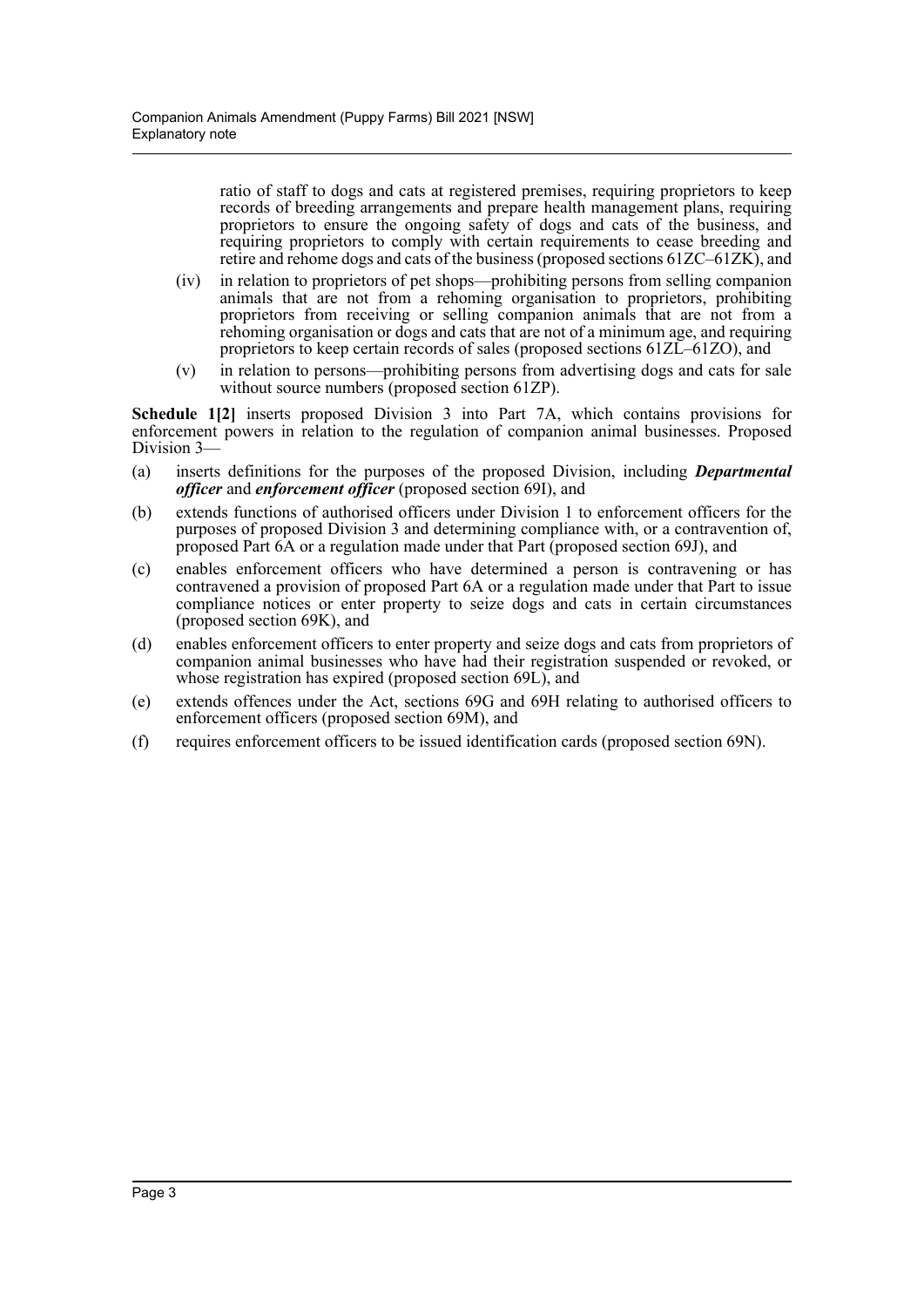Introduced by the Hon Emma Hurst, MLC First print



New South Wales

# **Companion Animals Amendment (Puppy Farms) Bill 2021**

## **Contents**

| Schedule 1 | <b>Amendment of Companion Animals Act 1998 No 87</b> |      |
|------------|------------------------------------------------------|------|
|            | 2 Commencement                                       |      |
|            | Name of Act                                          |      |
|            |                                                      | Page |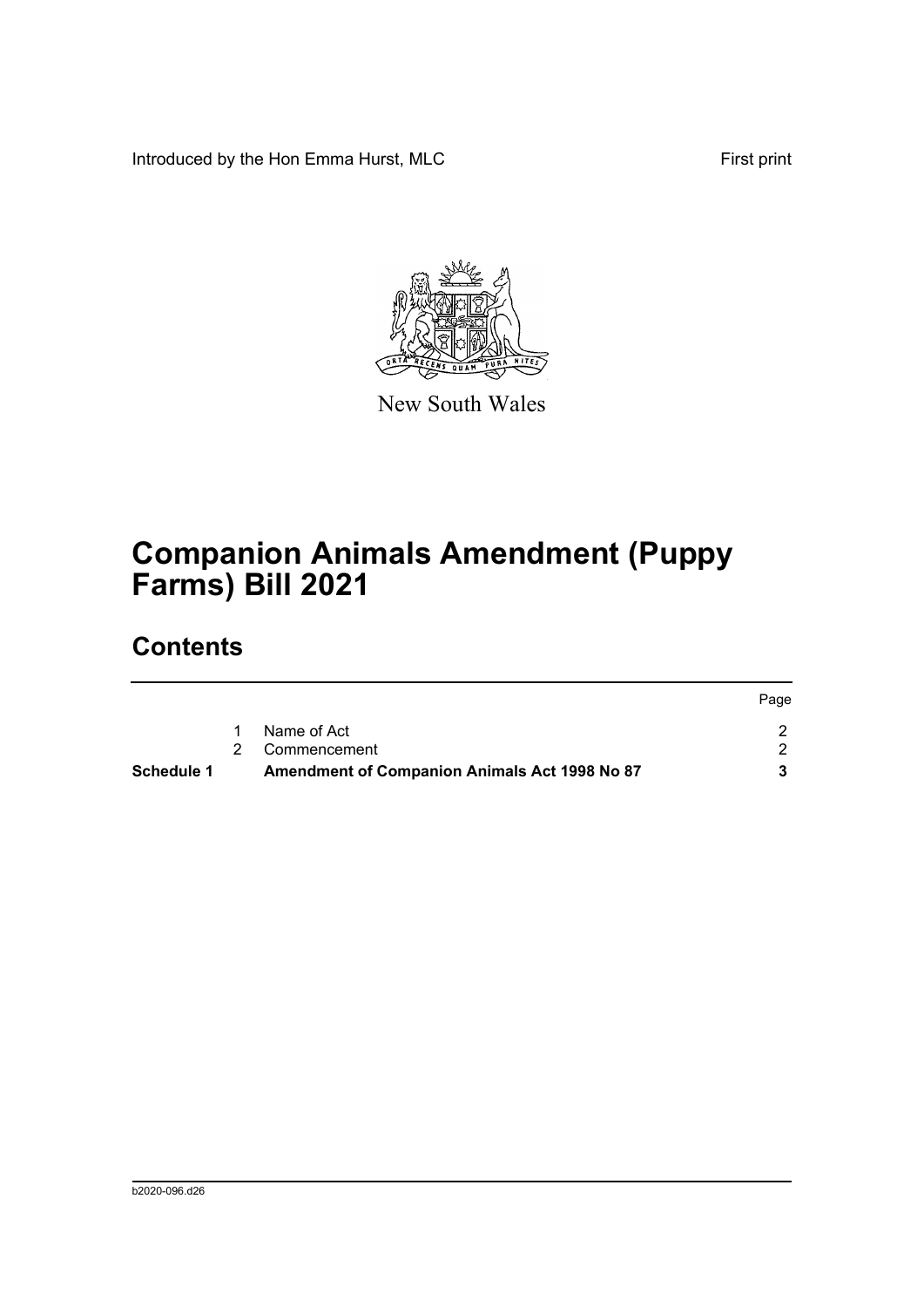

New South Wales

## **Companion Animals Amendment (Puppy Farms) Bill 2021**

No , 2021

## **A Bill for**

An Act to amend the *Companion Animals Act 1998* to regulate the conduct of businesses breeding companion animals; and for related purposes.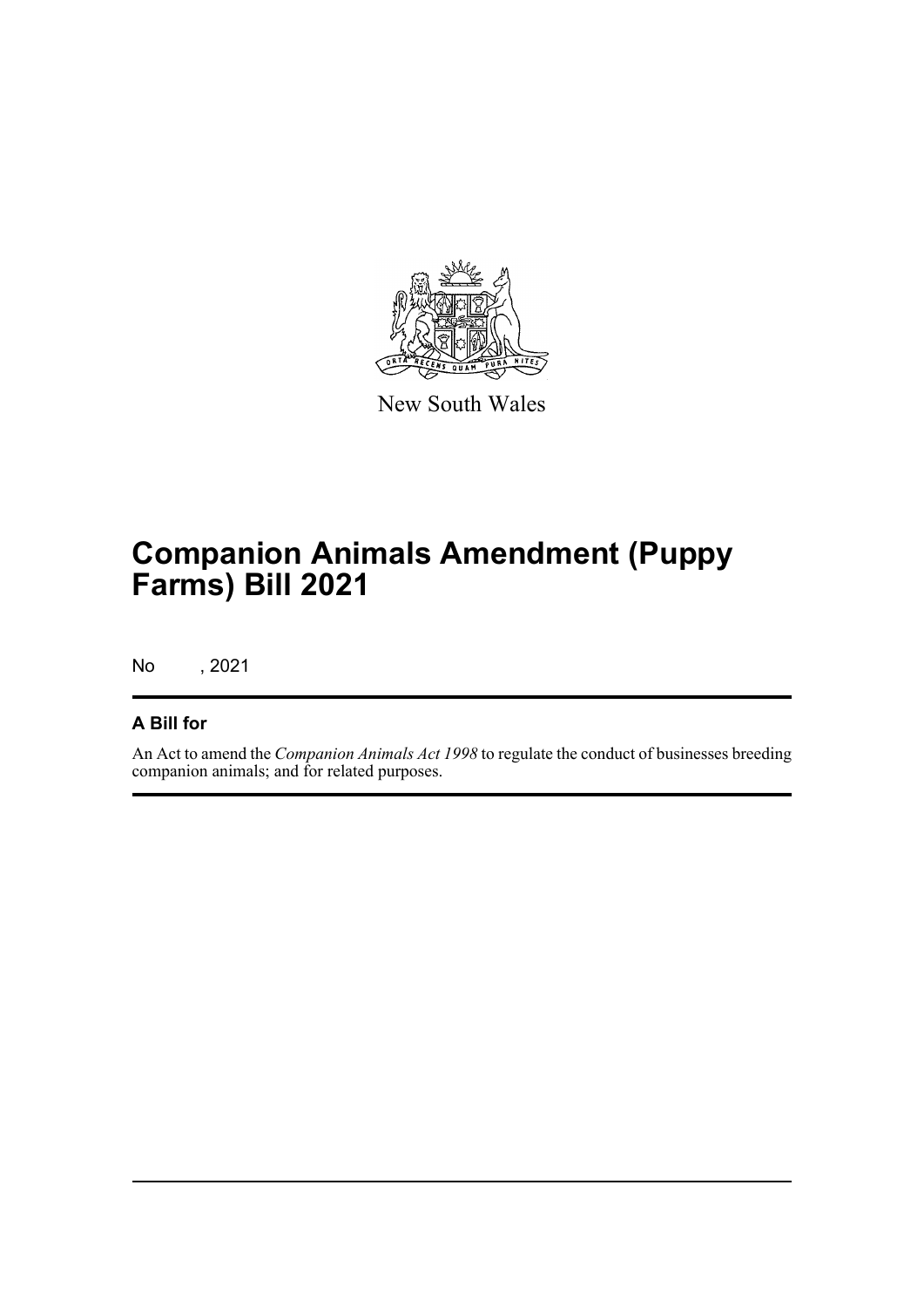<span id="page-5-1"></span><span id="page-5-0"></span>

| The Legislature of New South Wales enacts—                                         | $\mathbf 1$    |
|------------------------------------------------------------------------------------|----------------|
| Name of Act                                                                        | $\mathcal{P}$  |
| This Act is the Companion Animals Amendment (Puppy Farms) Act 2021.                | 3              |
| <b>Commencement</b>                                                                | $\overline{4}$ |
| This Act commences on the day that is 1 year after the date of assent to this Act. | 5              |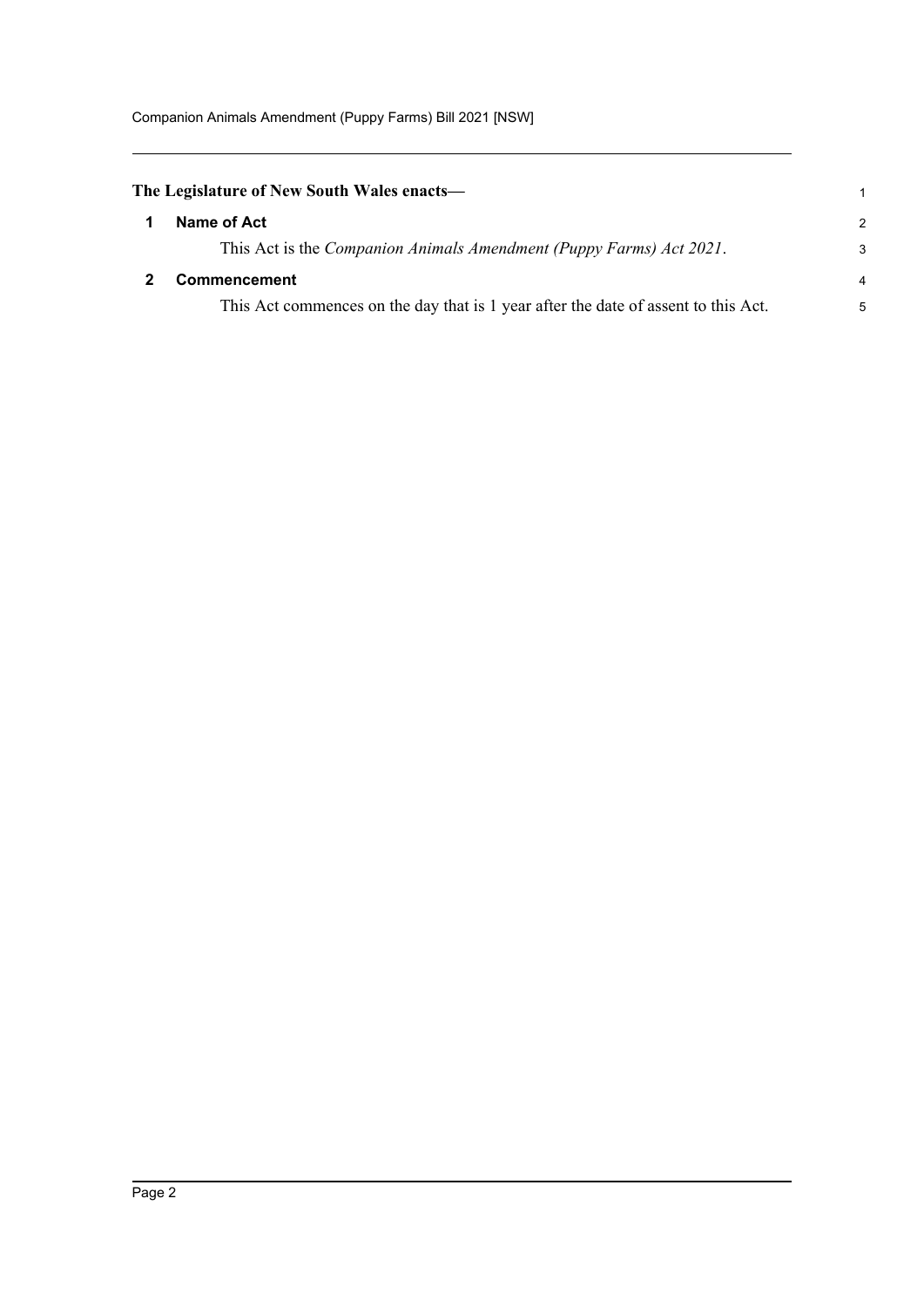<span id="page-6-0"></span>

| <b>Schedule 1</b> |                   |     | <b>Amendment of Companion Animals Act 1998</b><br><b>No 87</b>                                                                                                                                             |                |  |
|-------------------|-------------------|-----|------------------------------------------------------------------------------------------------------------------------------------------------------------------------------------------------------------|----------------|--|
| [1]               | Part 6A           |     |                                                                                                                                                                                                            | 3              |  |
|                   |                   |     | Insert after Part 6-                                                                                                                                                                                       | 4              |  |
|                   |                   |     | Part 6A Regulation of companion animal businesses                                                                                                                                                          | 5              |  |
|                   | <b>Division 1</b> |     | Preliminary                                                                                                                                                                                                | 6              |  |
|                   | 61A               |     | <b>Definitions</b>                                                                                                                                                                                         | 7              |  |
|                   |                   | (1) | In this Part—                                                                                                                                                                                              | 8              |  |
|                   |                   |     | <i>animal rescue</i> includes an animal shelter, foster carer or foster care network<br>that provides care for a stray or abandoned dog or cat that is—                                                    | 9<br>10        |  |
|                   |                   |     | (a)<br>temporary, or                                                                                                                                                                                       | 11             |  |
|                   |                   |     | for the purpose of finding a new home for the dog or cat.<br>(b)                                                                                                                                           | 12             |  |
|                   |                   |     | <i>breeding arrangement</i> —see section 61B.                                                                                                                                                              | 13             |  |
|                   |                   |     | <b>business code of practice</b> —see section 61C.                                                                                                                                                         | 14             |  |
|                   |                   |     | business information register means the register established under section<br>61W.                                                                                                                         | 15<br>16       |  |
|                   |                   |     | companion animal breeding business—see section 61E.                                                                                                                                                        | 17             |  |
|                   |                   |     | companion animal business-see section 61D.                                                                                                                                                                 | 18             |  |
|                   |                   |     | <i>fertile female</i> , in relation to a dog or cat, means a female dog or cat that—                                                                                                                       | 19             |  |
|                   |                   |     | is at least 12 months of age, and<br>(a)                                                                                                                                                                   | 20             |  |
|                   |                   |     | has not been desexed.<br>(b)                                                                                                                                                                               | 21             |  |
|                   |                   |     | <i>microbreeder</i> means a person who-                                                                                                                                                                    | 22             |  |
|                   |                   |     | carries out the breeding of dogs or cats for sale, and<br>(a)                                                                                                                                              | 23             |  |
|                   |                   |     | has, at any one time, no more than 2 fertile female dogs or 2 fertile<br>(b)<br>female cats.                                                                                                               | 24<br>25       |  |
|                   |                   |     | <i>proprietor</i> means a person who conducts a companion animal business.                                                                                                                                 | 26             |  |
|                   |                   |     | registered greyhound means a greyhound registered with the Greyhound<br>Welfare and Integrity Commission, but not a greyhound that has—                                                                    | 27<br>28       |  |
|                   |                   |     | participated in a greyhound adoption program operated by Greyhound<br>(a)<br>Racing New South Wales, or                                                                                                    | 29<br>30       |  |
|                   |                   |     | (b)<br>been retired from racing and is being kept in the community as a<br>companion by a person who is not registered by the Commission as a<br>greyhound racing participant.                             | 31<br>32<br>33 |  |
|                   |                   |     | <i>registered premises</i> means premises registered under Division 2.                                                                                                                                     | 34             |  |
|                   |                   |     | <i>relevant council</i> , in relation to a companion animal business, means the<br>council of the area in which the premises on which the business is being or is<br>proposed to be conducted is situated. | 35<br>36<br>37 |  |
|                   |                   |     | source number means a number issued under Division 4.                                                                                                                                                      | 38             |  |
|                   |                   | (2) | For the purposes of this Part—                                                                                                                                                                             | 39             |  |
|                   |                   |     | a female dog or cat and the litter of that dog or cat are taken to be<br>(a)                                                                                                                               | 40             |  |
|                   |                   |     | equivalent to 1 adult dog or cat, respectively, if the offspring in the litter<br>are-                                                                                                                     | 41<br>42       |  |
|                   |                   |     | (i)<br>with the dog or cat, and                                                                                                                                                                            | 43             |  |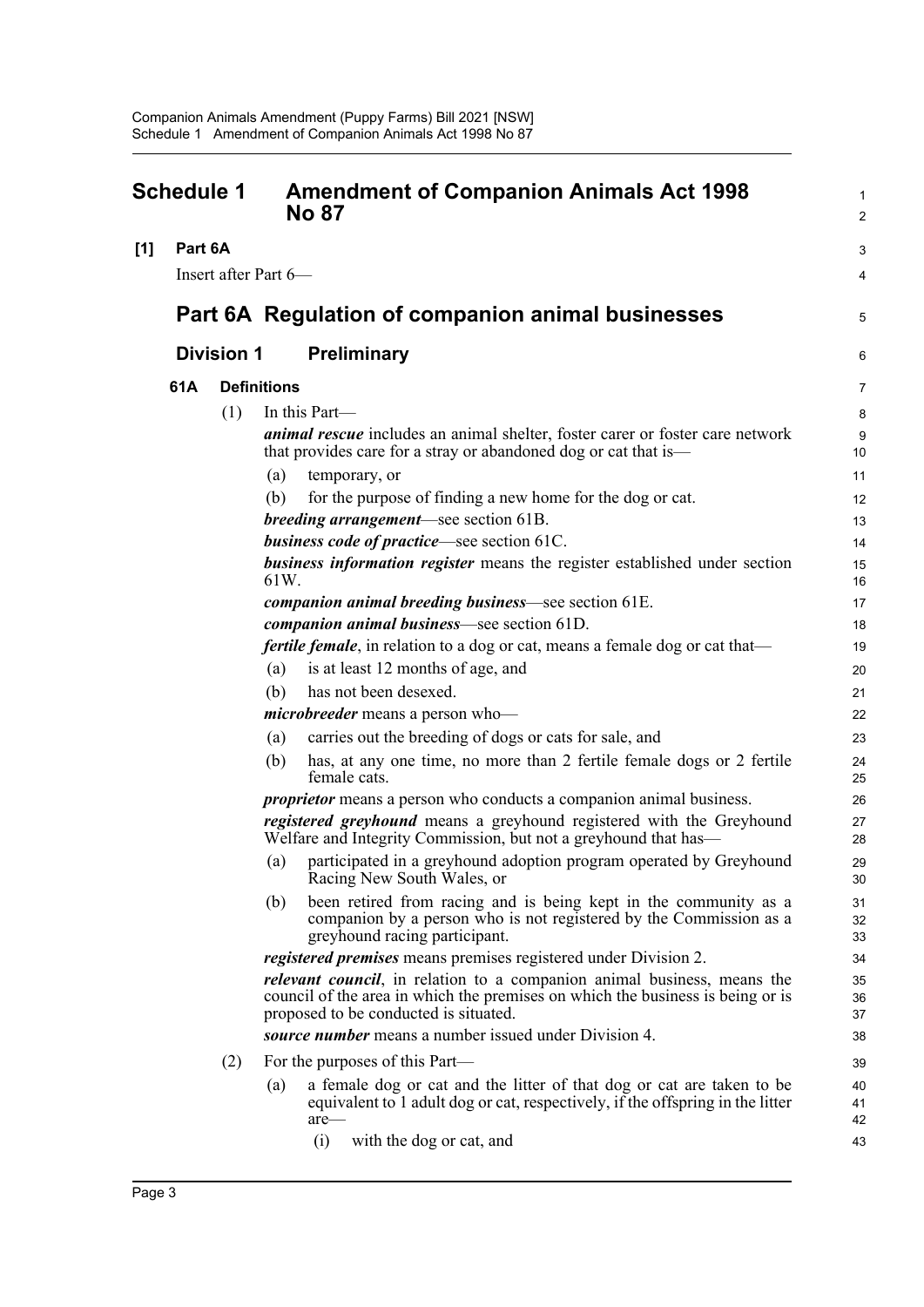|     |     | under 8 weeks of age, and<br>(ii)                                                                                                                                                                                                                                                    | $\mathbf{1}$                  |
|-----|-----|--------------------------------------------------------------------------------------------------------------------------------------------------------------------------------------------------------------------------------------------------------------------------------------|-------------------------------|
|     |     | the offspring in the litter of a female dog or cat are together taken to be<br>(b)                                                                                                                                                                                                   | $\overline{c}$                |
|     |     | equivalent to 1 adult dog or cat, respectively, if the offspring are—                                                                                                                                                                                                                | 3                             |
|     |     | not with the dog or cat, and<br>(i)                                                                                                                                                                                                                                                  | 4                             |
|     |     | (ii)<br>under 16 weeks of age.                                                                                                                                                                                                                                                       | 5                             |
|     | (3) | For the purposes of this Part, a companion animal breeding business has a cat<br>or dog, or a cat or dog is a cat or dog of a companion animal breeding business,<br>if the proprietor of the business keeps the cat or dog for the purposes of, or in<br>connection with, breeding. | 6<br>$\overline{7}$<br>8<br>9 |
| 61B |     | Meaning of "breeding arrangement"                                                                                                                                                                                                                                                    | 10                            |
|     | (1) | For the purposes of this Part, a <b>breeding arrangement</b> means an arrangement<br>between a companion animal breeding business and a person in relation to a<br>dog or cat where—                                                                                                 | 11<br>12<br>13                |
|     |     | the dog or cat that is the subject of the arrangement lives away from the<br>(a)<br>registered premises in the care of the person, and                                                                                                                                               | 14<br>15                      |
|     |     | the proprietor of the business is entitled to, and intends to, require the<br>(b)<br>dog or cat to return to the registered premises of the business for the<br>purposes of breeding or delivering a litter.                                                                         | 16<br>17<br>18                |
|     | (2) | A person who enters into a breeding arrangement may, on payment of the<br>market price of the dog or cat to the proprietor of the business—                                                                                                                                          | 19<br>20                      |
|     |     | (a)<br>terminate the arrangement at any time, and                                                                                                                                                                                                                                    | 21                            |
|     |     | (b)<br>keep the dog or cat.                                                                                                                                                                                                                                                          | 22                            |
|     | (3) | If the person who enters into a breeding arrangement has made a payment to<br>enter into the arrangement, the person must only pay the remainder of the<br>market price of the dog or cat for the purposes of subsection (2).                                                        | 23<br>24<br>25                |
|     | (4) | Despite another provision of this section, a breeding arrangement is terminated<br>and the person who entered the arrangement may keep the dog or cat without<br>making a payment of the market price of the dog or cat if—                                                          | 26<br>27<br>28                |
|     |     | following a veterinary practitioner's assessment of the dog or cat, the<br>(a)<br>dog or cat is found unsuitable for breeding for reasons other than that<br>the dog or cat is—                                                                                                      | 29<br>30<br>31                |
|     |     | (i)<br>under 12 months of age, or                                                                                                                                                                                                                                                    | 32                            |
|     |     | not sufficiently physically mature for the purposes of breeding, or<br>(ii)<br>the proprietor of the business requires the dog or cat to be returned to                                                                                                                              | 33                            |
|     |     | (b)<br>the registered premises of the business for the purposes of breeding<br>without having obtained a certification from a veterinary practitioner                                                                                                                                | 34<br>35<br>36                |
|     |     | that the dog or cat is suitable for breeding required under section 61ZE.                                                                                                                                                                                                            | 37                            |
| 61C |     | Meaning of "business code of practice"                                                                                                                                                                                                                                               | 38                            |
|     | (1) | For the purposes of this Part, a <b>business code of practice</b> means a code of<br>practice that specifies standards for the conduct of companion animal<br>businesses, including the following—                                                                                   | 39<br>40<br>41                |
|     |     | the Animal Welfare Code of Practice No 5-Dogs and cats in animal<br>(a)<br><i>boarding establishments</i> published by NSW Agriculture and dated<br>October 1996,                                                                                                                    | 42<br>43<br>44                |
|     |     | the Animal Welfare Code of Practice—Animals in pet shops published<br>(c)<br>by the Department of Primary Industries and dated 1 August 2008,                                                                                                                                        | 45<br>46                      |
|     |     |                                                                                                                                                                                                                                                                                      |                               |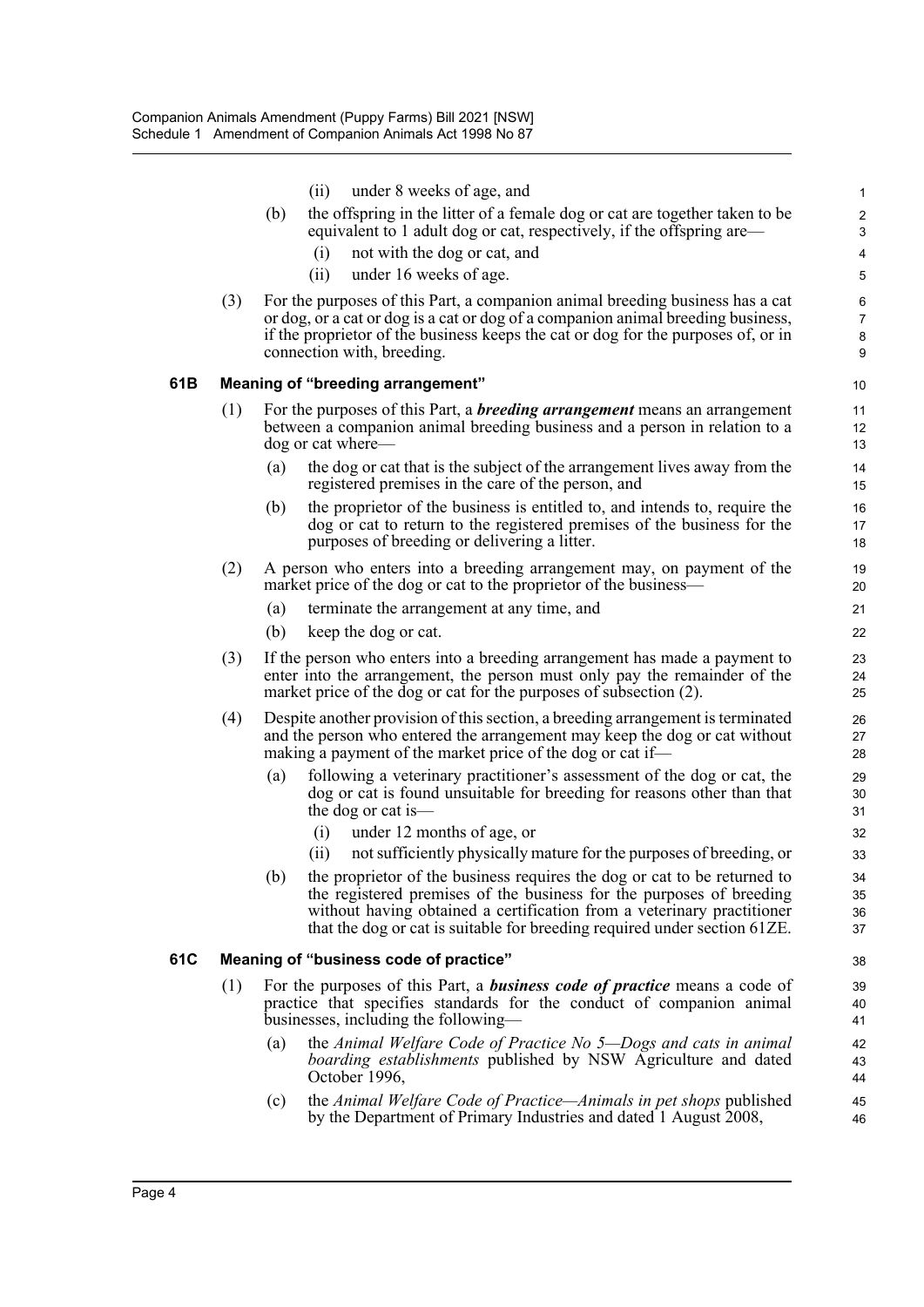|     |                   | (b)  | the Animal Welfare Code of Practice—Breeding dogs and cats<br>published by the Department of Primary Industries and dated 1 August<br>2009,                                                                                     | $\mathbf 1$<br>$\boldsymbol{2}$<br>$\mathsf 3$ |
|-----|-------------------|------|---------------------------------------------------------------------------------------------------------------------------------------------------------------------------------------------------------------------------------|------------------------------------------------|
|     |                   | (d)  | a business code of practice made by the Departmental Chief Executive<br>and published in the Gazette.                                                                                                                           | $\overline{\mathbf{4}}$<br>5                   |
|     | (2)               |      | A business code of practice made by the Departmental Chief Executive may<br>specify standards for the following—                                                                                                                | $\,6\,$<br>$\overline{7}$                      |
|     |                   | (a)  | the keeping, treatment, handling and care of companion animals,                                                                                                                                                                 | 8                                              |
|     |                   | (b)  | the facilities, equipment and conditions at registered premises,                                                                                                                                                                | 9                                              |
|     |                   | (c)  | other practices or procedures to be adopted.                                                                                                                                                                                    | 10                                             |
|     | (3)               |      | A business code of practice made by the Departmental Chief Executive may<br>apply, adopt or incorporate, with or without modification, standards, rules,<br>codes, specifications or methods published by an authority or body. | 11<br>12<br>13                                 |
|     | (4)               |      | A business code of practice made by the Departmental Chief Executive comes<br>into operation on the later of the following—                                                                                                     | 14<br>15                                       |
|     |                   | (a)  | the day specified in the code,                                                                                                                                                                                                  | 16                                             |
|     |                   | (b)  | the day the code is published in the Gazette.                                                                                                                                                                                   | 17                                             |
| 61D |                   |      | Meaning of "companion animal business"                                                                                                                                                                                          | 18                                             |
|     | (1)               |      | For the purposes of this Part, a <i>companion animal business</i> means the<br>following-                                                                                                                                       | 19<br>20                                       |
|     |                   | (a)  | a pet shop,                                                                                                                                                                                                                     | 21                                             |
|     |                   | (b)  | a companion animal breeding business,                                                                                                                                                                                           | 22                                             |
|     |                   | (c)  | an enterprise that rears or keeps dogs or cats for sale, or for profit or a<br>fee, or in exchange for a service,                                                                                                               | 23<br>24                                       |
|     |                   | (d)  | an enterprise that trains or boards dogs or cats for profit.                                                                                                                                                                    | 25                                             |
|     | (2)               |      | In this section-                                                                                                                                                                                                                | 26                                             |
|     |                   |      | <i>dog</i> means a dog other than a registered greyhound.                                                                                                                                                                       | 27                                             |
| 61E |                   |      | Meaning of "companion animal breeding business"                                                                                                                                                                                 | 28                                             |
|     | (1)               |      | For the purposes of this Part, a <i>companion animal breeding business</i> means<br>an enterprise that—                                                                                                                         | 29<br>30                                       |
|     |                   | (a)  | carries out the breeding of dogs or cats for sale, and                                                                                                                                                                          | 31                                             |
|     |                   | (b)  | has, at any one time, no less than 3 fertile female dogs or 3 fertile female<br>cats, including a dog or cat that is the subject of a breeding arrangement.                                                                     | 32<br>33                                       |
|     | (2)               | dog. | Despite subsection $(1)$ , a farmer is not taken to conduct a companion animal<br>breeding business in relation to a fertile female dog if it is primarily a working                                                            | 34<br>35<br>36                                 |
|     | (3)               |      | In this section-                                                                                                                                                                                                                | 37                                             |
|     |                   |      | <i>dog</i> means a dog other than a registered greyhound.                                                                                                                                                                       | 38                                             |
|     | <b>Division 2</b> |      | Registration of companion animal business premises                                                                                                                                                                              | 39                                             |
| 61F |                   |      | Applications to register premises                                                                                                                                                                                               | 40                                             |
|     | (1)               |      | A person may apply to a council to register premises within the area of that<br>council as premises on which a companion animal business is to be conducted.                                                                    | 41<br>42                                       |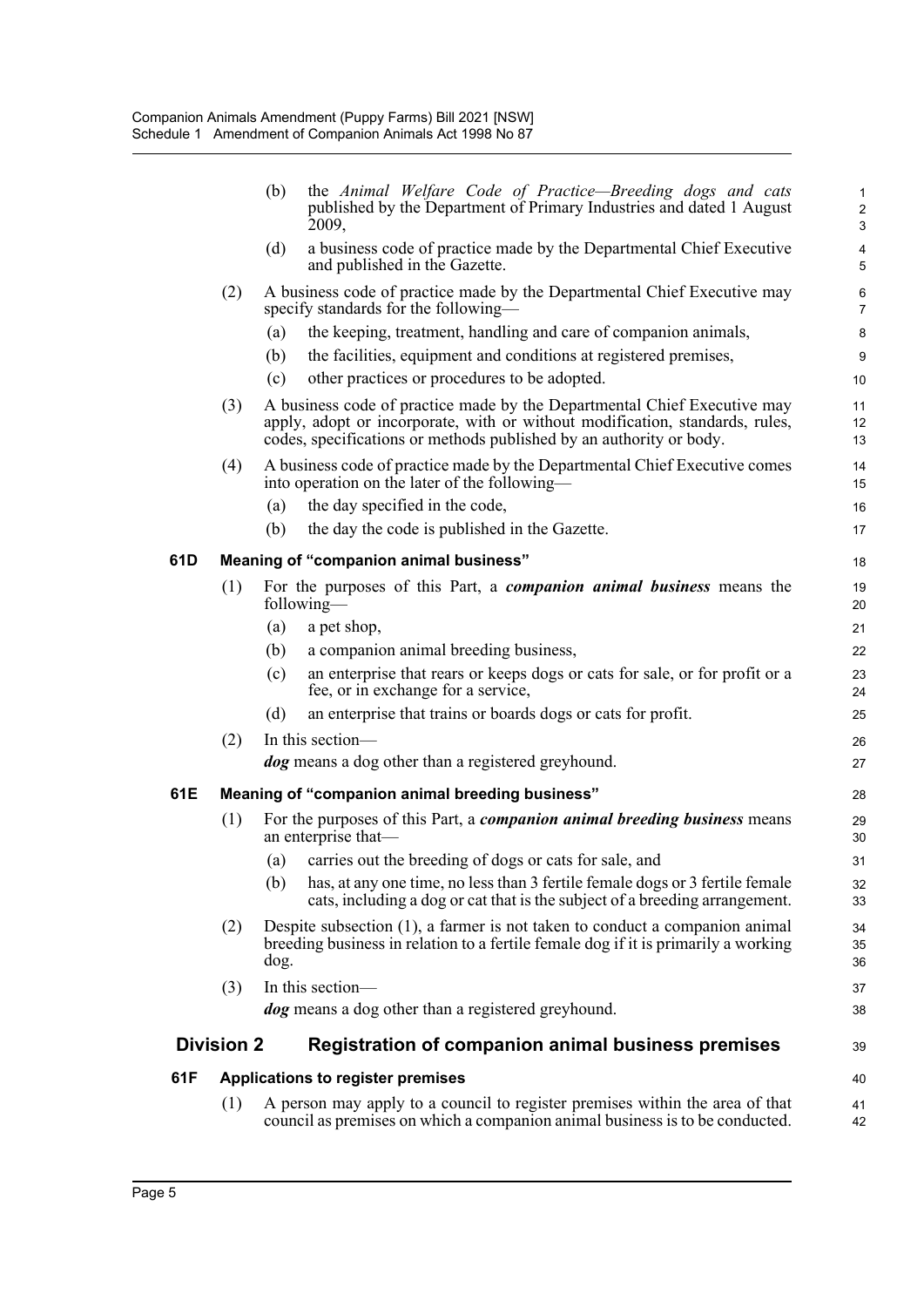|     | (2) |           | The application must be made—                                                                                                                                                                                                                                                   | $\mathbf{1}$         |
|-----|-----|-----------|---------------------------------------------------------------------------------------------------------------------------------------------------------------------------------------------------------------------------------------------------------------------------------|----------------------|
|     |     | (a)       | in a form specified by the council, and                                                                                                                                                                                                                                         | $\boldsymbol{2}$     |
|     |     | (b)       | accompanied by a fee fixed by the council, and                                                                                                                                                                                                                                  | $\mathbf{3}$         |
|     |     | (c)       | in compliance with requirements that may be prescribed by the<br>regulations.                                                                                                                                                                                                   | 4<br>5               |
|     | (3) |           | The applicant must provide further information relating to the application as<br>required by the council.                                                                                                                                                                       | 6<br>$\overline{7}$  |
|     | (4) |           | If the council proposes to register the premises, an authorised officer of the<br>council must enter and inspect the premises to determine whether the person<br>has complied with business codes of practice that apply to the business.                                       | 8<br>9<br>10         |
| 61G |     |           | Applications to renew registration of premises                                                                                                                                                                                                                                  | 11                   |
|     | (1) | expires.  | A proprietor of a companion animal business may apply to the relevant council<br>to renew the registration no less than 30 days before the day the registration                                                                                                                 | 12<br>13<br>14       |
|     | (2) |           | The application must be—                                                                                                                                                                                                                                                        | 15                   |
|     |     | (a)       | made in a form specified by the council, and                                                                                                                                                                                                                                    | 16                   |
|     |     | (b)       | accompanied by a fee fixed by the council, and                                                                                                                                                                                                                                  | 17                   |
|     |     | (c)       | in compliance with requirements specified in the regulations.                                                                                                                                                                                                                   | 18                   |
|     | (3) |           | The applicant must provide further information relating to the application as<br>required by the council.                                                                                                                                                                       | 19<br>20             |
|     | (4) | business. | If the council proposes to renew the registration of the premises, an authorised<br>officer of the council must enter and inspect the premises to determine whether<br>the person has complied with business codes of practice that apply to the                                | 21<br>22<br>23<br>24 |
| 61H |     |           | Applications to transfer registration of premises                                                                                                                                                                                                                               | 25                   |
|     | (1) |           | A proprietor of a companion animal business may apply to a council to transfer<br>the registration of premises to premises within the area of that council as new<br>premises (the <i>new registered premises</i> ) on which the business is to be<br>conducted.                | 26<br>27<br>28<br>29 |
|     | (2) |           | The application must be—                                                                                                                                                                                                                                                        | 30                   |
|     |     | (a)       | made in a form specified by the council, and                                                                                                                                                                                                                                    | 31                   |
|     |     |           | (b) accompanied by a fee fixed by the council, and                                                                                                                                                                                                                              | 32                   |
|     |     | (c)       | in compliance with requirements specified in the regulations.                                                                                                                                                                                                                   | 33                   |
|     | (3) |           | The applicant must provide further information relating to the application as<br>required by the council.                                                                                                                                                                       | 34<br>35             |
|     | (4) |           | If the council proposes to transfer the registration of premises, an authorised<br>officer of the council must enter and inspect the new registered premises to<br>determine whether the proprietor has complied with business codes of practice<br>that apply to the business. | 36<br>37<br>38<br>39 |
| 611 |     |           | Councils may grant or refuse applications                                                                                                                                                                                                                                       | 40                   |
|     | (1) |           | On receiving an application under this Division, a council may—                                                                                                                                                                                                                 | 41                   |
|     |     | (a)       | grant the application and impose terms and conditions on the<br>registration as the council considers appropriate, or                                                                                                                                                           | 42<br>43             |
|     |     | (b)       | refuse the application on the grounds specified in section 61K.                                                                                                                                                                                                                 | 44                   |
|     |     |           |                                                                                                                                                                                                                                                                                 |                      |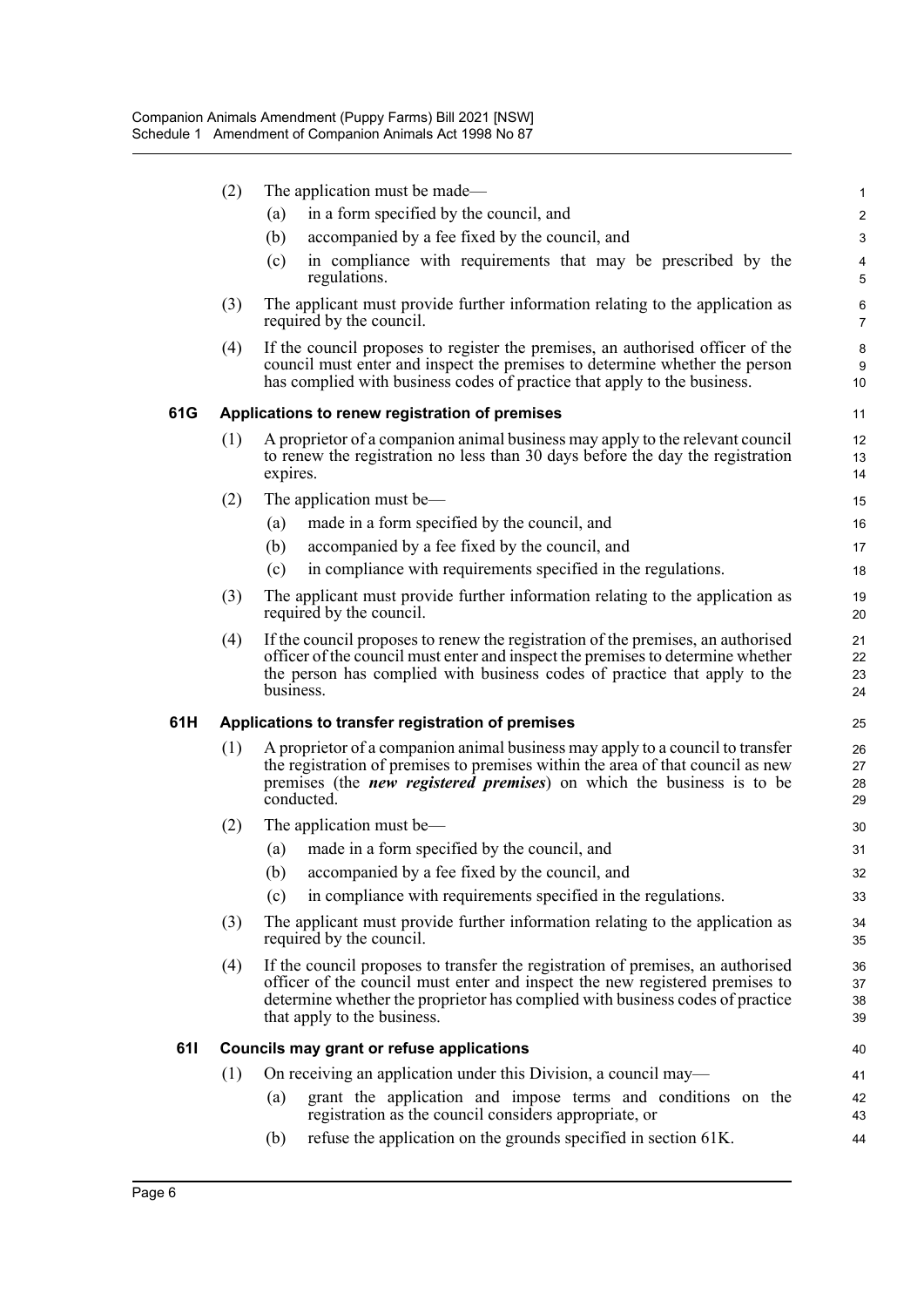|     | (2) | A council must refuse the application on the grounds specified in section 61L.                                                                                                                        | 1                   |
|-----|-----|-------------------------------------------------------------------------------------------------------------------------------------------------------------------------------------------------------|---------------------|
|     | (3) | Before the council refuses an application, the council must give notice to the<br>applicant and provide the applicant with an opportunity to make submissions.                                        | $\overline{c}$<br>3 |
|     | (4) | If the council refuses the application, the council must give notice of the<br>council's decision, with reasons, to the applicant within 7 days of making the<br>decision.                            | 4<br>5<br>6         |
| 61J |     | Councils may suspend or revoke registrations                                                                                                                                                          | $\overline{7}$      |
|     | (1) | A relevant council may suspend or revoke a registration granted under this<br>Division on the grounds specified in section 61K.                                                                       | 8<br>9              |
|     | (2) | A relevant council must revoke a registration granted under this Division on<br>the grounds specified in section 61L.                                                                                 | 10<br>11            |
|     | (3) | Before the council suspends or revokes a registration, the council must give<br>notice to the proprietor concerned and provide the proprietor with an<br>opportunity to make submissions.             | 12<br>13<br>14      |
|     | (4) | If the council suspends or revokes the registration, the council must give notice<br>of the council's decision, with reasons, to the proprietor within 7 days of<br>making the decision.              | 15<br>16<br>17      |
| 61K |     | Discretionary grounds to refuse applications or suspend or revoke<br>registrations                                                                                                                    | 18<br>19            |
|     |     | A council may refuse an application or suspend or revoke a registration if the<br>council is satisfied the applicant or proprietor concerned—                                                         | 20<br>21            |
|     |     | has at any time declared bankruptcy or been the director of a body<br>(a)<br>corporate placed in liquidation or under external administration while<br>the applicant or proprietor was a director, or | 22<br>23<br>24      |
|     |     | (b)<br>may not be able to meet the expenses associated with-                                                                                                                                          | 25                  |
|     |     | conducting a companion animal business, or<br>(i)                                                                                                                                                     | 26                  |
|     |     | providing proper care for the dogs or cats, including veterinary<br>(ii)<br>care, or                                                                                                                  | 27<br>28            |
|     |     | (c)<br>has failed to comply with—                                                                                                                                                                     | 29                  |
|     |     | (i)<br>a business code of practice that applies to the business, or                                                                                                                                   | 30                  |
|     |     | a term or condition of the registration, or<br>(ii)                                                                                                                                                   | 31                  |
|     |     | (iii)<br>this Act or the regulations, or                                                                                                                                                              | 32                  |
|     |     | has given false or misleading information in making an application<br>(d)<br>under this Division, or                                                                                                  | 33<br>34            |
|     |     | does not have sufficient qualifications or experience in caring for<br>(e)<br>companion animals, or                                                                                                   | 35<br>36            |
|     |     | is otherwise not a fit and proper person to conduct the business.<br>(f)                                                                                                                              | 37                  |
| 61L |     | Mandatory grounds to refuse applications or revoke registrations                                                                                                                                      | 38                  |
|     |     | A council must refuse an application or revoke a registration if the council is<br>satisfied the applicant or proprietor concerned—                                                                   | 39<br>40            |
|     |     | is also an applicant or proprietor in relation to another companion<br>(a)<br>animal business, or                                                                                                     | 41<br>42            |
|     |     | has been found guilty of an offence under this Act or the regulations, or<br>(b)<br>a law of another State or a Territory that corresponds with this Act or<br>the regulations, or                    | 43<br>44<br>45      |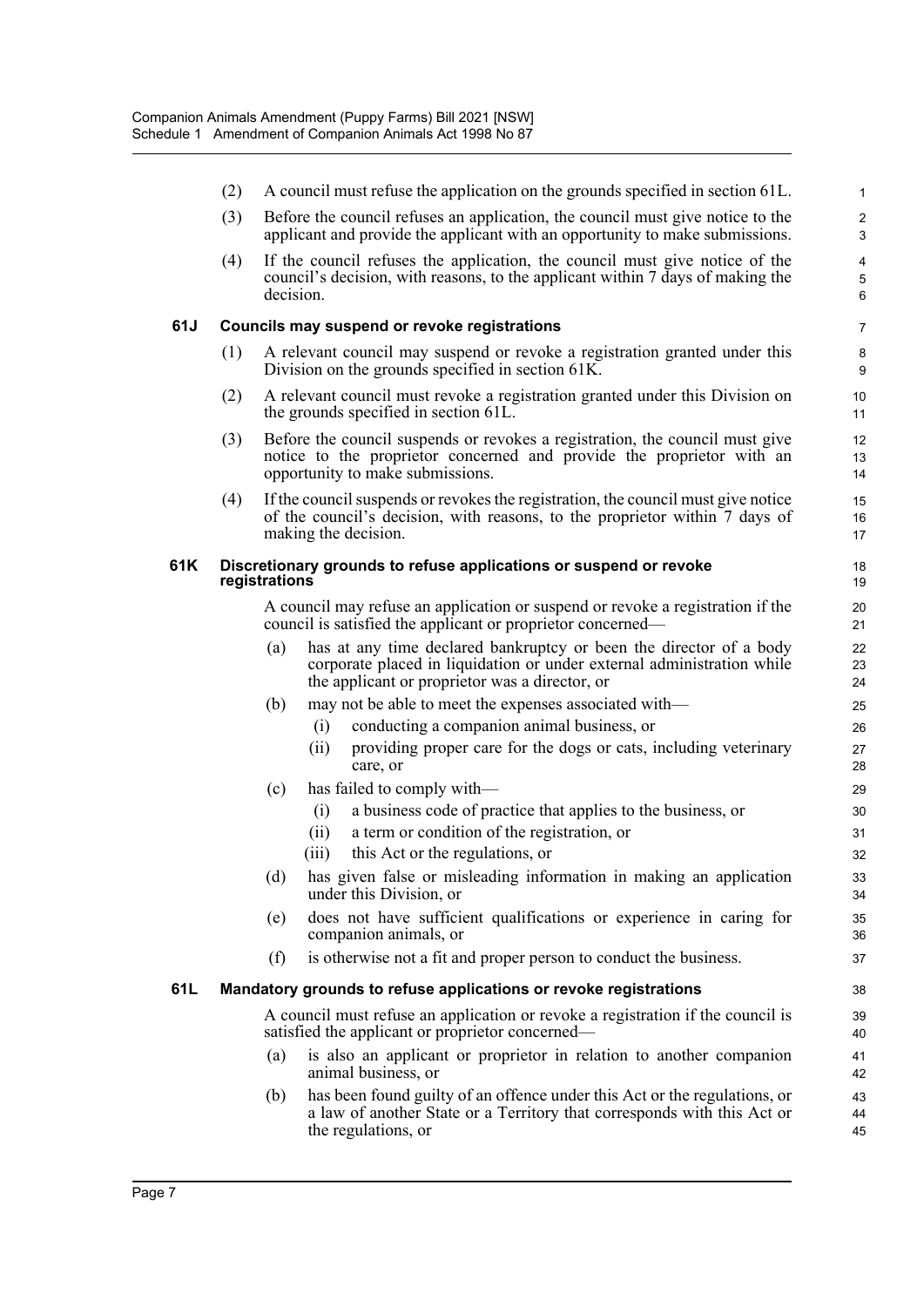|     |                   | (c) | has been found guilty of an offence under the <i>Prevention of Cruelty to</i><br><i>Animals Act 1979</i> or a regulation made under that Act, or a law of<br>another State or a Territory that corresponds with that Act or regulation,<br><sub>or</sub> | $\mathbf 1$<br>$\sqrt{2}$<br>3<br>4      |
|-----|-------------------|-----|----------------------------------------------------------------------------------------------------------------------------------------------------------------------------------------------------------------------------------------------------------|------------------------------------------|
|     |                   | (d) | has been the subject of an order made or recognised under the<br><i>Prevention of Cruelty to Animals Act 1979</i> , section 30B(1), 31(1) or<br>$31AA(1)$ , or                                                                                           | $\mathbf 5$<br>$\,6\,$<br>$\overline{7}$ |
|     |                   | (e) | has been found guilty of an offence under the Crimes Act 1900, section<br>79, 80, 530 or 531.                                                                                                                                                            | $\bf 8$<br>9                             |
| 61M |                   |     | Courts may suspend or revoke registration or refer matter to relevant councils                                                                                                                                                                           | 10                                       |
|     | (1)               |     | This section applies to proceedings before a court where a proprietor of a<br>companion animal business is found guilty of an offence under—                                                                                                             | 11<br>12                                 |
|     |                   | (a) | this Act or the regulations, or                                                                                                                                                                                                                          | 13                                       |
|     |                   | (b) | the Prevention of Cruelty to Animals Act 1979 or a regulation made<br>under that Act, or                                                                                                                                                                 | 14<br>15                                 |
|     |                   | (c) | the Crimes Act 1900, section 79, 80, 530 or 531, or                                                                                                                                                                                                      | 16                                       |
|     |                   | (d) | a law of another State or a Territory that corresponds with this Act or<br>the Prevention of Cruelty to Animals Act 1979 or a regulation made<br>under either Act.                                                                                       | 17<br>18<br>19                           |
|     | (2)               |     | If, in the court's opinion, a registration relating to the companion animal<br>business should be suspended or revoked, the court may—                                                                                                                   | 20<br>21                                 |
|     |                   | (a) | make an order suspending or revoking a registration granted under this<br>Division, or                                                                                                                                                                   | 22<br>23                                 |
|     |                   | (b) | refer the matter to the relevant council for determination under section<br>61J.                                                                                                                                                                         | 24<br>25                                 |
|     | (3)               |     | An officer of the court must provide a copy of an order made under subsection<br>$(2)(a)$ to the relevant council as soon as possible after the order is made.                                                                                           | 26<br>27                                 |
| 61N |                   |     | <b>Registration-term and cessation</b>                                                                                                                                                                                                                   | 28                                       |
|     | (1)               |     | A registration remains in force until 1 year has elapsed since the day of the<br>registration.                                                                                                                                                           | 29<br>30                                 |
|     | (2)               |     | However, the registration ceases before that day as follows—                                                                                                                                                                                             | 31                                       |
|     |                   | (a) | if the registration is renewed—on the day of the renewal,                                                                                                                                                                                                | 32                                       |
|     |                   | (a) | if the ownership of the business changes—on the day the change occurs,                                                                                                                                                                                   | 33                                       |
|     |                   | (b) | if the proprietor concerned surrenders the registration by written notice<br>to the relevant council—on the day the council receives the notice.                                                                                                         | 34<br>35                                 |
|     | <b>Division 3</b> |     | Information about registration applications                                                                                                                                                                                                              | 36                                       |
| 610 |                   |     | Registration applications-councils must provide general information                                                                                                                                                                                      | 37                                       |
|     | (1)               |     | A council must, within 7 days of making a decision to grant or refuse an<br>application to register premises under Division 2, provide the following<br>general information to the Departmental Chief Executive —                                        | 38<br>39<br>40                           |
|     |                   | (a) | the name of the applicant,                                                                                                                                                                                                                               | 41                                       |
|     |                   | (b) | the name of the companion animal business,                                                                                                                                                                                                               | 42                                       |
|     |                   | (c) | the tax file number, Australian Business Number or Australian<br>Company Number of the applicant or business,                                                                                                                                            | 43<br>44                                 |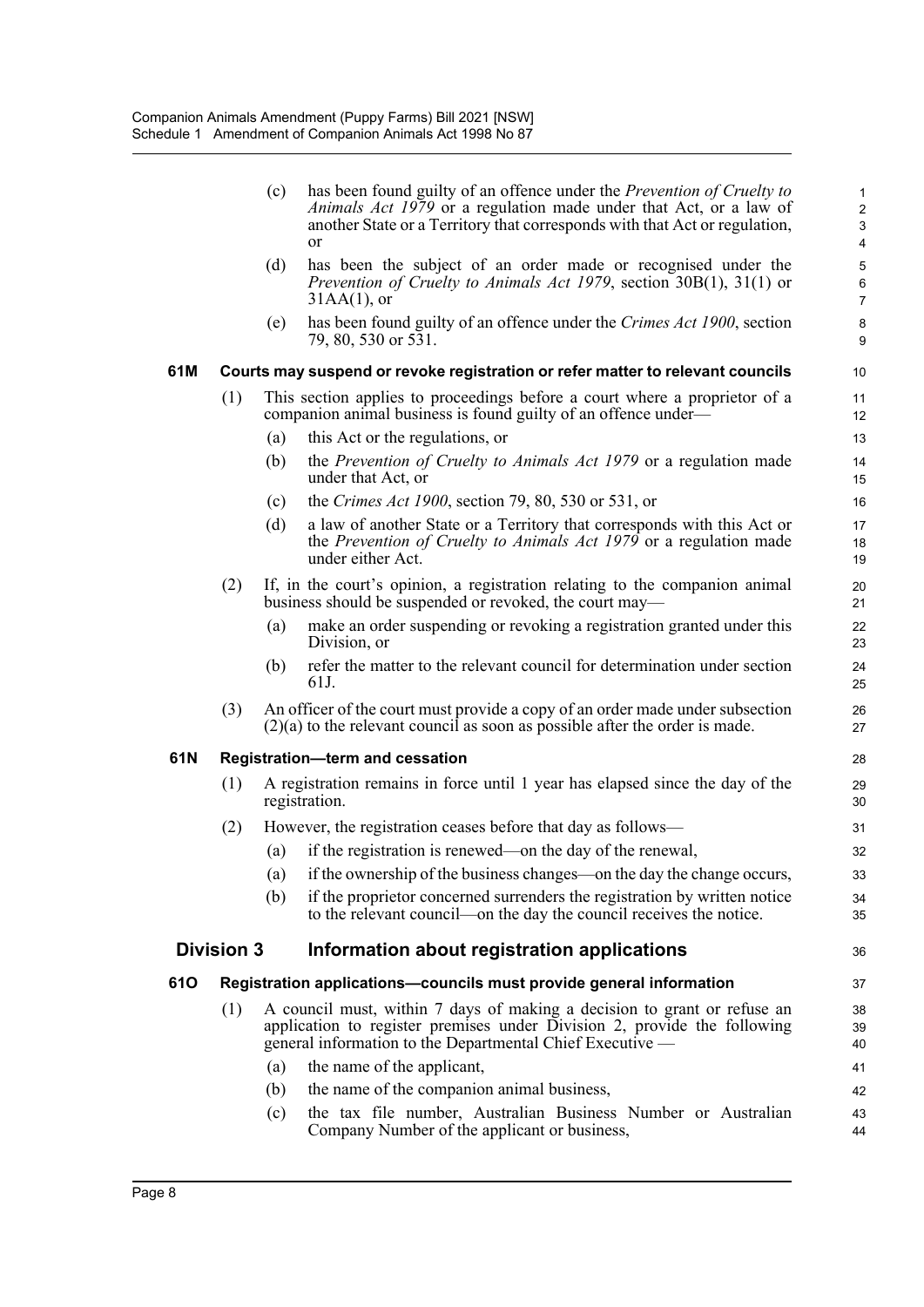|     |     | (d)         | the type of companion animal business,                                                                                                                                                                    | 1                      |
|-----|-----|-------------|-----------------------------------------------------------------------------------------------------------------------------------------------------------------------------------------------------------|------------------------|
|     |     | (e)         | the address of, and contact details for, the companion animal business,                                                                                                                                   | $\overline{c}$         |
|     |     | (f)         | the name of the owner of the premises at which the companion animal<br>business is to be conducted,                                                                                                       | 3<br>$\overline{4}$    |
|     |     | (g)         | the details of a finding of guilt made against the applicant for an offence<br>under the following, if any—                                                                                               | $\mathbf 5$<br>$\,6\,$ |
|     |     |             | this Act or the regulations,<br>(i)                                                                                                                                                                       | $\overline{7}$         |
|     |     |             | the Prevention of Cruelty to Animals Act 1979 or a regulation<br>(ii)<br>made under that Act,                                                                                                             | 8<br>9                 |
|     |     |             | the Crimes Act 1900, section 79, 80, 530 or 531,<br>(iii)                                                                                                                                                 | 10                     |
|     |     | (h)         | the details of the applicant's qualifications or experience in caring for<br>companion animals, if any,                                                                                                   | 11<br>12               |
|     |     | (i)         | another matter that may be prescribed by the regulations.                                                                                                                                                 | 13                     |
|     | (2) |             | In this section—                                                                                                                                                                                          | 14                     |
|     |     |             | companion animal business includes a proposed companion animal business.                                                                                                                                  | 15                     |
| 61P |     |             | Registrations granted-councils must provide additional information                                                                                                                                        | 16                     |
|     | (1) |             | A council must, within 7 days of making a decision to grant an application to<br>register premises under Division 2, provide the following additional<br>information to the Departmental Chief Executive— | 17<br>18<br>19         |
|     |     | (a)         | the residential address, telephone number and email address of the<br>applicant,                                                                                                                          | 20<br>21               |
|     |     | (b)         | the date of registration and the registration number of registered<br>premises of the companion animal business,                                                                                          | 22<br>23               |
|     |     | (c)         | the date of the most recent inspection of the registered premises by an<br>authorised officer of the relevant council,                                                                                    | 24<br>25               |
|     |     | (d)         | the local government area within which the registered premises is<br>located.                                                                                                                             | 26<br>27               |
|     | (2) |             | If the companion animal business is a companion animal breeding business,<br>the council must provide the following additional information—                                                               | 28<br>29               |
|     |     | (a)         | the number of dogs or cats kept, or to be kept, at the registered premises,                                                                                                                               | 30                     |
|     |     | (b)         | the number of dogs or cats that are the subject of a breeding<br>arrangement,                                                                                                                             | 31<br>32               |
|     |     | (c)         | the unique identification number allocated to the microchip implanted<br>in each dog or cat,                                                                                                              | 33<br>34               |
|     |     | (d)         | the breed, date of birth, sex and colour of each dog or cat,                                                                                                                                              | 35                     |
|     |     | (e)         | whether each dog or cat has been desexed,                                                                                                                                                                 | 36                     |
|     |     | (f)         | the number of litters each female dog or cat has had and when they were<br>delivered.                                                                                                                     | 37<br>38               |
| 61Q |     | information | Registrations renewed or transferred-councils must provide additional                                                                                                                                     | 39<br>40               |
|     |     |             | A council must, within 7 days of making a decision to grant an application to                                                                                                                             | 41                     |
|     |     |             | renew or transfer a registration granted under Division 2, provide the date on<br>which the registration was renewed or transferred to the Departmental Chief                                             | 42<br>43               |
|     |     |             | Executive.                                                                                                                                                                                                | 44                     |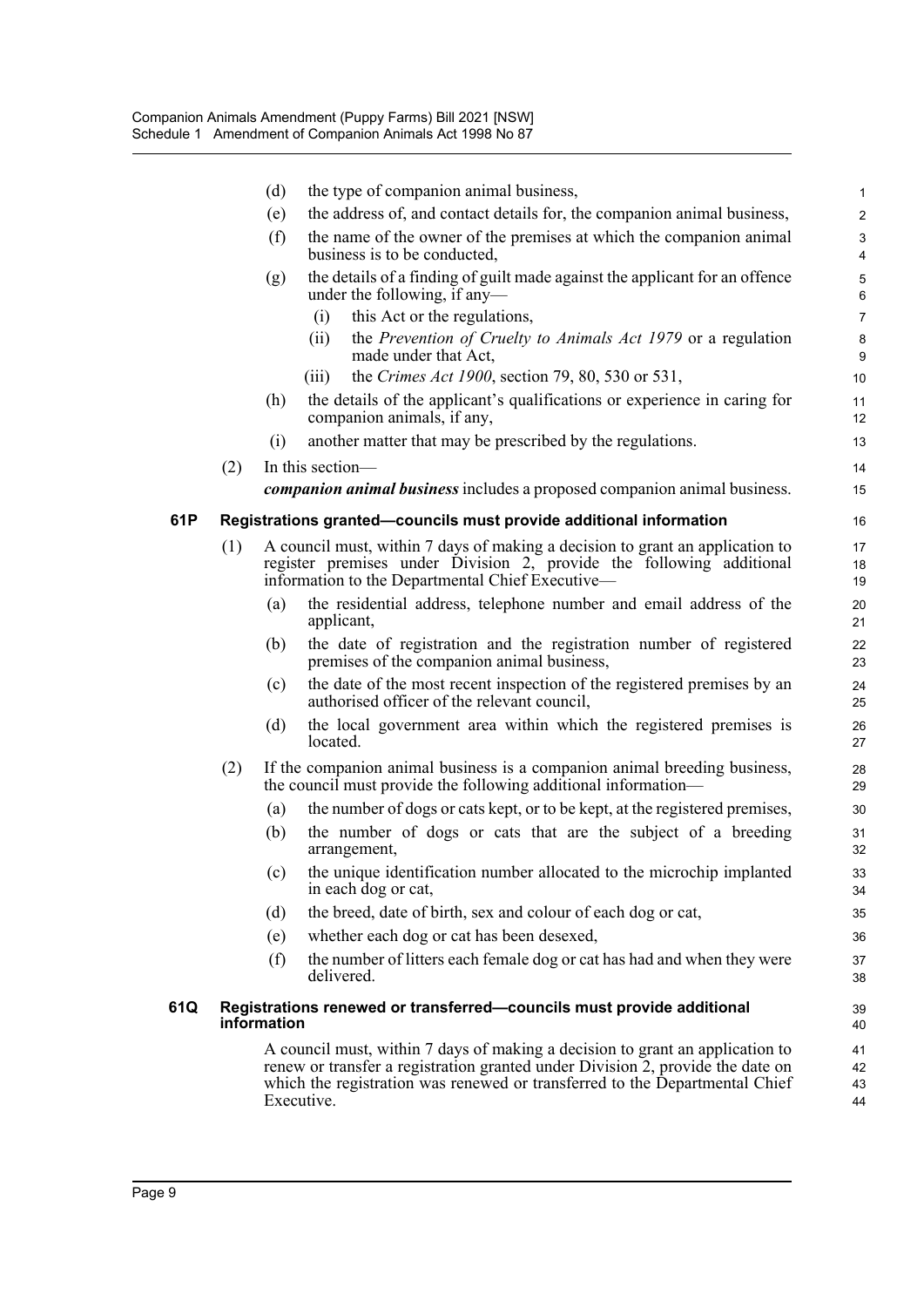#### **61R Applications refused and registrations suspended or revoked—councils must provide additional information**

A council must, within 7 days of making a decision to refuse an application or suspend or revoke a registration granted under Division 2, provide the following additional information to the Departmental Chief Executive—

13

- (a) if an application was refused—the date on which the application was refused,
- (b) if an application was suspended—the date on which the registration was suspended and the duration of the suspension,
- (c) if a registration was revoked—the date on which the registration was revoked,
- (d) the reasons for the council's decision.

### **Division 4 Source numbers**

### **61S Companion animal businesses must be issued source numbers**

- (1) The Departmental Chief Executive must, on receiving the information under the following provisions—
	- (a) section 61P—issue a source number to the proprietor concerned and notify the relevant council of the number issued, or
	- (b) section 61Q—renew the source number issued to the proprietor concerned and notify the relevant council of the number renewed.
- (2) The source number remains in force for the term of the relevant registration.
- (3) If a council suspends or revokes the relevant registration, the proprietor's source number is also suspended or revoked.

### **61T Animal rescues, microbreeders and other sellers to apply for source numbers**

- (1) A relevant person may apply to the Departmental Chief Executive for—
	- (a) the issue of a source number, or
	- (b) if a source number has been issued but is due to expire—the renewal of the source number.
- (2) The applicant must provide the following information to the Departmental Chief Executive—
	- (a) the residential address, telephone number and email address of the applicant,
	- (b) the local government area within which the residential address is located,
	- (c) the details of an order under section 23, or a corresponding order under a law of another State or a Territory, to which the applicant is, or has been, subject, if any,
	- (d) the details of a finding of guilt made against the applicant for an offence under a law of another State or a Territory that corresponds with this Act or the *Prevention of Cruelty to Animals Act 1979* or a regulation made under either Act, if any,
	- (e) the details of a finding of guilt made against the applicant for an offence under the *Crimes Act 1900*, section 79, 80, 530 or 531, if any,
	- (f) the details of the applicant's qualifications or experience in caring for companion animals, if any,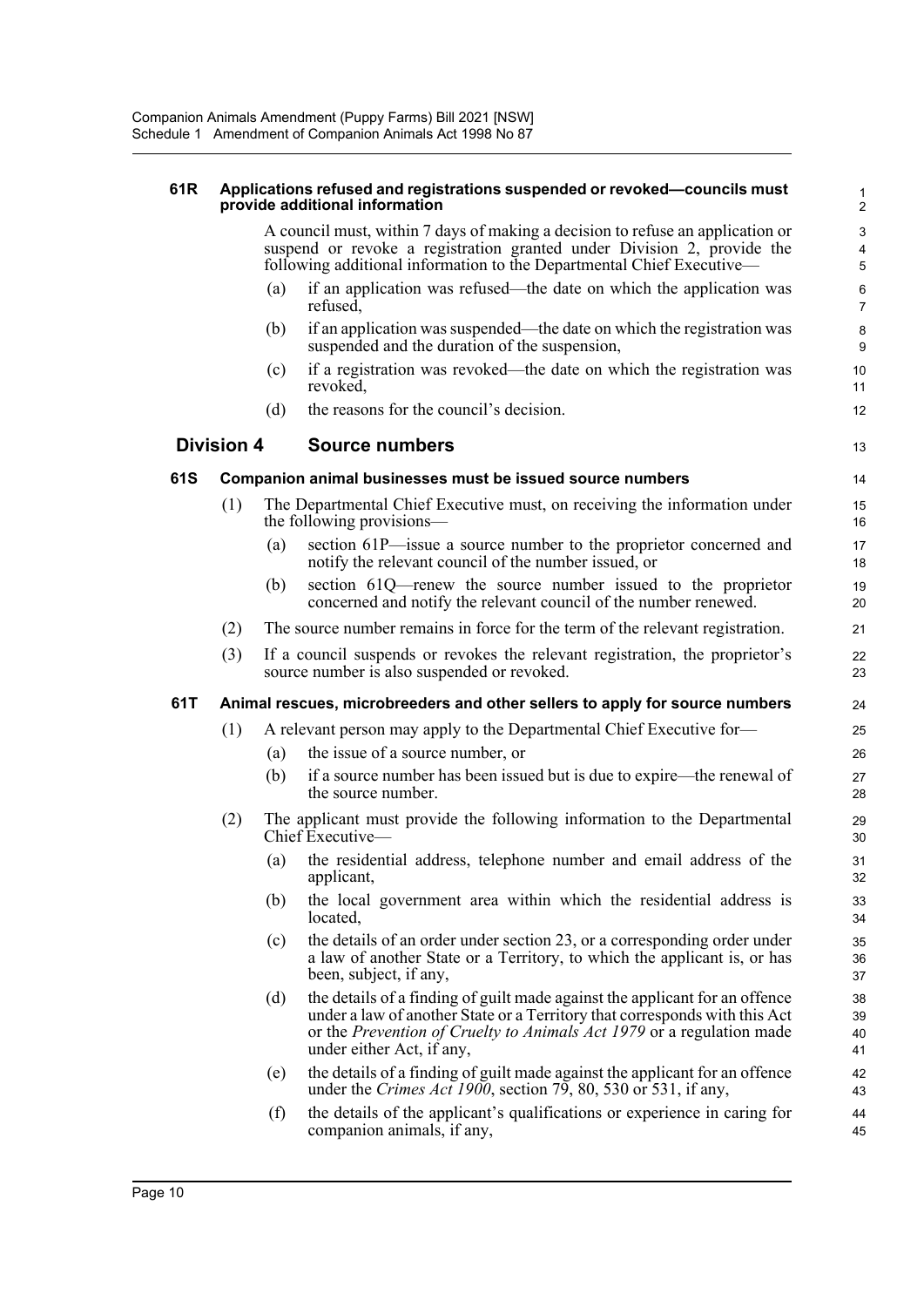|     |     | (g) | the number of dogs or cats kept, or to be kept, at the residential address,                                                                                               | $\mathbf{1}$              |
|-----|-----|-----|---------------------------------------------------------------------------------------------------------------------------------------------------------------------------|---------------------------|
|     |     | (h) | the unique identification number allocated to the microchip implanted<br>in each dog or cat,                                                                              | $\overline{c}$<br>3       |
|     |     | (i) | the breed, date of birth, sex and colour of each dog or cat,                                                                                                              | $\overline{\mathbf{4}}$   |
|     |     | (i) | whether each dog or cat has been desexed,                                                                                                                                 | 5                         |
|     |     | (k) | the number of litters each female dog or cat has had and when they were<br>delivered,                                                                                     | $\,6\,$<br>$\overline{7}$ |
|     |     | (1) | additional information relating to the application as required by the<br>Departmental Chief Executive.                                                                    | 8<br>9                    |
|     | (3) |     | The application must be-                                                                                                                                                  | 10                        |
|     |     | (a) | made in a form specified by the Departmental Chief Executive, and                                                                                                         | 11                        |
|     |     | (b) | accompanied by a fee fixed by Departmental Chief Executive, and                                                                                                           | 12                        |
|     |     | (c) | in compliance with requirements that may be prescribed by the<br>regulations.                                                                                             | 13<br>14                  |
|     | (4) |     | A source number remains in force for 1 year beginning on the day the number<br>was issued.                                                                                | 15<br>16                  |
|     | (5) |     | In this section-                                                                                                                                                          | 17                        |
|     |     |     | <i>relevant person</i> means the following—                                                                                                                               | 18                        |
|     |     | (a) | an animal rescue,                                                                                                                                                         | 19                        |
|     |     | (b) | a microbreeder,                                                                                                                                                           | 20                        |
|     |     | (c) | another person who sells, or proposes to sell, a dog or cat by advertising<br>the dog or cat for sale, whether or not the sale is for profit or a fee.                    | 21<br>22                  |
| 61U |     |     | Animal rescues, microbreeders and other sellers-Departmental Chief<br>Executive to grant or refuse applications for source numbers                                        | 23<br>24                  |
|     | (1) |     | The Departmental Chief Executive must, within 21 days of receiving an<br>application under this Division—                                                                 | 25<br>26                  |
|     |     | (a) | grant the application and issue a source number to the applicant, or                                                                                                      | 27                        |
|     |     | (b) | refuse the application on the grounds specified in subsection (2).                                                                                                        | 28                        |
|     | (2) |     | The Departmental Chief Executive must refuse the application if the<br>Departmental Chief Executive is satisfied the applicant-                                           | 29<br>30                  |
|     |     | (a) | has been found guilty of an offence under the following-                                                                                                                  | 31                        |
|     |     |     | this Act or the regulations,<br>$\left( 1\right)$                                                                                                                         | 32                        |
|     |     |     | the Prevention of Cruelty to Animals Act 1979 or a regulation<br>(ii)<br>made under that Act,                                                                             | 33<br>34                  |
|     |     |     | the Crimes Act 1900, section 79, 80, 530 or 531,<br>(iii)                                                                                                                 | 35                        |
|     |     |     | (iv)<br>a law of another State or a Territory that corresponds with a law<br>referred to in subparagraphs $(i)$ – $(iii)$ , or                                            | 36<br>37                  |
|     |     | (b) | has been the subject of an order made or recognised under the<br>following—                                                                                               | 38<br>39                  |
|     |     |     |                                                                                                                                                                           |                           |
|     |     |     | (i)<br>section 23,                                                                                                                                                        | 40                        |
|     |     |     | the Prevention of Cruelty to Animals Act 1979, section $30B(1)$ ,<br>(ii)<br>$31(1)$ or $31AA(1)$ .<br>The Departmental Chief Executive may refuse the application on the | 41<br>42                  |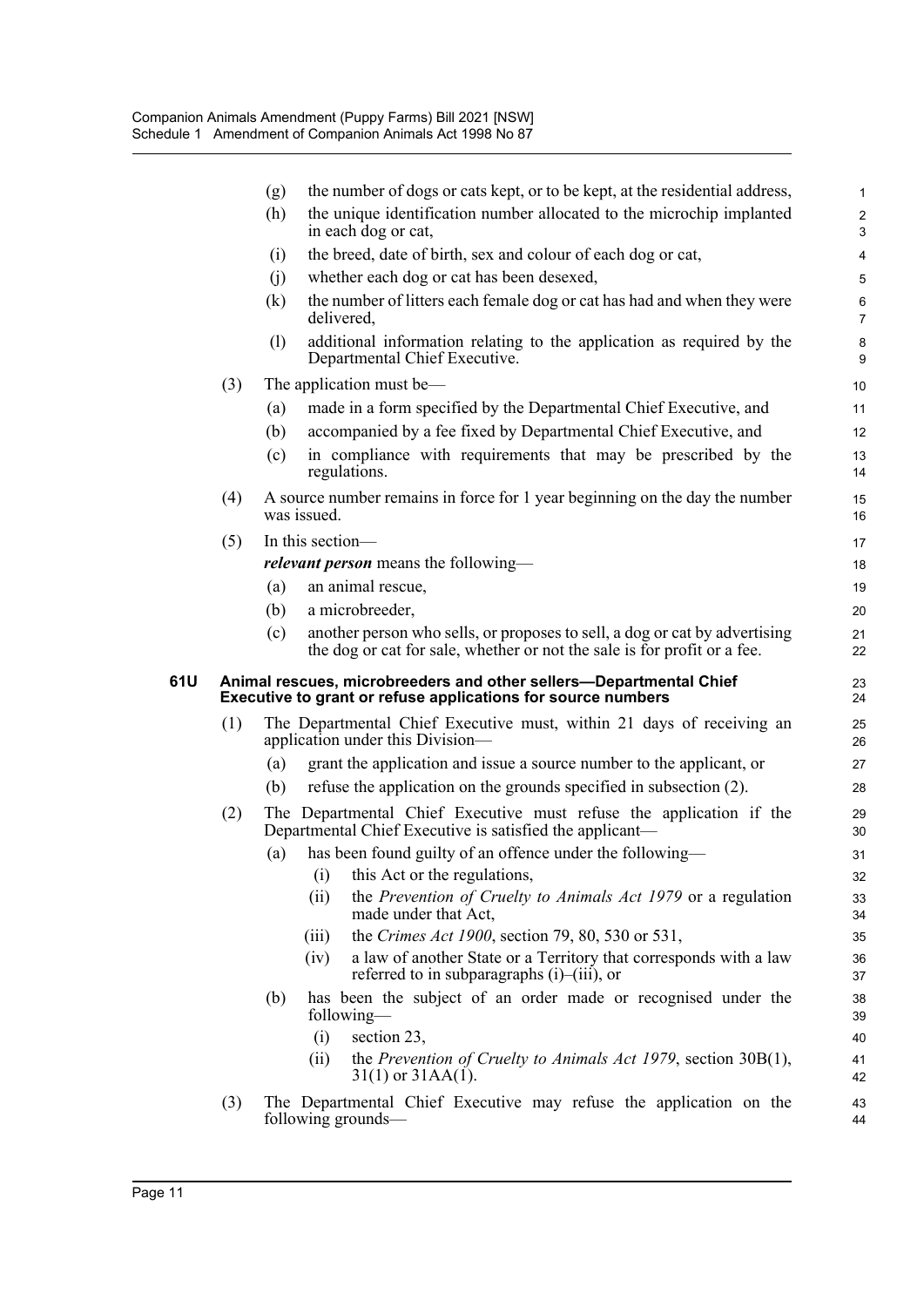|      |                   | (a) | if the Departmental Chief Executive is satisfied the applicant does not<br>have sufficient qualifications or experience in caring for companion<br>animals,                 | $\mathbf{1}$<br>$\overline{c}$<br>3 |
|------|-------------------|-----|-----------------------------------------------------------------------------------------------------------------------------------------------------------------------------|-------------------------------------|
|      |                   | (b) | if the Departmental Chief Executive is satisfied the applicant has given<br>false or misleading information in making the application,                                      | $\overline{4}$<br>$\sqrt{5}$        |
|      |                   | (c) | another reason that may be prescribed by the regulations.                                                                                                                   | 6                                   |
|      | (4)               |     | The Departmental Chief Executive must, within 7 days of making the decision<br>to grant or refuse the application, give written notice of the decision to the<br>applicant. | $\overline{7}$<br>$\bf 8$<br>9      |
| 61 V |                   |     | Animal rescues, microbreeders and other sellers-Departmental Chief<br>Executive to suspend or revoke source numbers issued                                                  | 10<br>11                            |
|      | (1)               |     | The Departmental Chief Executive must suspend or revoke a source number<br>issued under this Division on the following grounds—                                             | 12<br>13                            |
|      |                   | (a) | if the Departmental Chief Executive is satisfied the person issued the<br>source number has been found guilty of an offence under the<br>following—                         | 14<br>15<br>16                      |
|      |                   |     | (i)<br>this Act or the regulations,                                                                                                                                         | 17                                  |
|      |                   |     | the Prevention of Cruelty to Animals Act 1979 or a regulation<br>(i)<br>made under that Act,                                                                                | 18<br>19                            |
|      |                   |     | the Crimes Act 1900, section 79, 80, 530 or 531,<br>(iii)                                                                                                                   | 20                                  |
|      |                   |     | a law of another State or a Territory that corresponds with a law<br>(iv)<br>referred to in subparagraphs $(i)$ – $(iii)$ ,                                                 | 21<br>22                            |
|      |                   | (b) | if the Departmental Chief Executive is satisfied the person issued the<br>source number has been the subject of an order made or recognised<br>under the following—         | 23<br>24<br>25                      |
|      |                   |     | section 23,<br>(i)<br>the Prevention of Cruelty to Animals Act 1979, section $30B(1)$ ,<br>(ii)<br>$31(1)$ or $31AA(1)$ ,                                                   | 26<br>27<br>28                      |
|      |                   | (c) | if the Departmental Chief Executive is satisfied the person issued the<br>source number has given false or misleading information in making the<br>application,             | 29<br>30<br>31                      |
|      |                   | (d) | another reason that may be prescribed by the regulations.                                                                                                                   | 32                                  |
|      | (2)               |     | The Departmental Chief Executive may suspend or revoke a source number<br>issued under this Division on the following grounds—                                              | 33<br>34                            |
|      |                   | (a) | if the Departmental Chief Executive is satisfied the person issued the<br>source number has given false or misleading information in making the<br>application,             | 35<br>36<br>37                      |
|      |                   | (b) | another reason that may be prescribed by the regulations.                                                                                                                   | 38                                  |
|      | <b>Division 5</b> |     | <b>Business information register</b>                                                                                                                                        | 39                                  |
| 61W  |                   |     | <b>Business information register</b>                                                                                                                                        | 40                                  |
|      | (1)               |     | The Departmental Chief Executive must keep a business information register<br>that contains the following—                                                                  | 41<br>42                            |
|      |                   | (a) | information provided under Division 3,                                                                                                                                      | 43                                  |
|      |                   | (b) | source numbers issued under Division 4,                                                                                                                                     | 44                                  |
|      |                   | (c) | other information prescribed by the regulations.                                                                                                                            | 45                                  |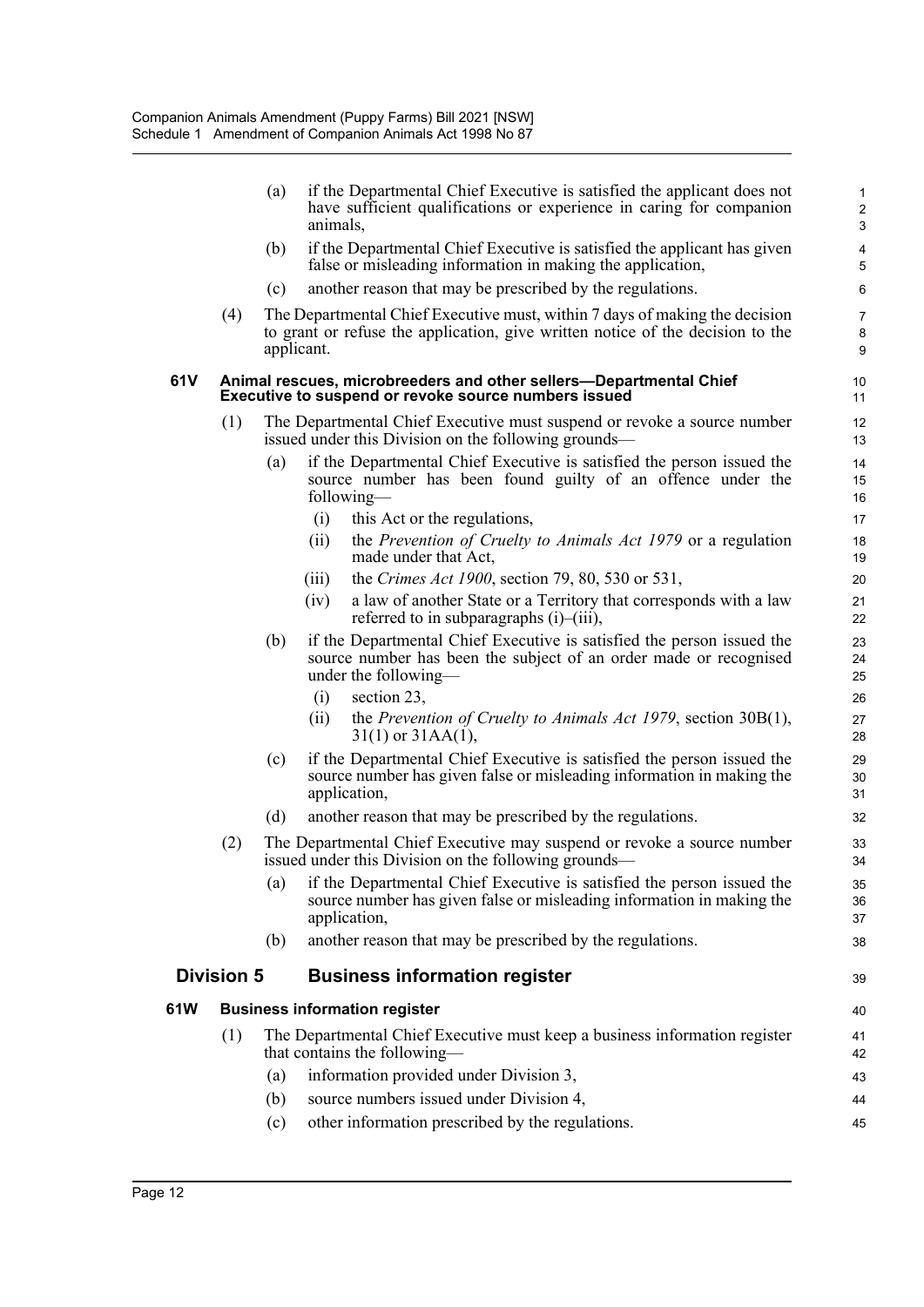|      | (2)               |          | The Departmental Chief Executive may restrict the categories of information<br>that may be accessed by a person entitled to inspect the register under sections<br>$61X$ and $61Y$ .                                                     | $\mathbf{1}$<br>$\overline{2}$<br>3 |
|------|-------------------|----------|------------------------------------------------------------------------------------------------------------------------------------------------------------------------------------------------------------------------------------------|-------------------------------------|
|      | (3)               |          | The regulations may provide for the following—                                                                                                                                                                                           | 4                                   |
|      |                   | (a)      | the form in which the register must be kept,                                                                                                                                                                                             | 5                                   |
|      |                   | (b)      | other matters relating to the keeping of the register,                                                                                                                                                                                   | 6                                   |
|      |                   | (c)      | the way in which a person may inspect, or obtain information contained<br>in, the register.                                                                                                                                              | $\overline{7}$<br>8                 |
| 61X  |                   |          | Business information register-inspection by permitted officers                                                                                                                                                                           | 9                                   |
|      |                   |          | The following persons may inspect the business information register—                                                                                                                                                                     | 10                                  |
|      |                   | (a)      | the Minister, or a person authorised by the Minister,                                                                                                                                                                                    | 11                                  |
|      |                   | (b)      | the Departmental Chief Executive, or a person authorised by the<br>Departmental Chief Executive,                                                                                                                                         | 12<br>13                            |
|      |                   | (c)      | for the purpose of administering the Prevention of Cruelty to Animals<br><i>Act 1979</i> —the Secretary of Regional NSW, or a person authorised by<br>the Secretary,                                                                     | 14<br>15<br>16                      |
|      |                   | (d)      | for the purpose of enforcing the Prevention of Cruelty to Animals Act<br>1979—an officer, within the meaning of that Act, section $4(1)$ ,<br>definition of <i>officer</i> , paragraphs (b) and (c),                                     | 17<br>18<br>19                      |
|      |                   | (e)      | an authorised officer of a council,                                                                                                                                                                                                      | 20                                  |
|      |                   | (f)      | for the purpose of investigating an offence under this Act or the<br>Prevention of Cruelty to Animals Act 1979 or a regulation made under<br>either Act, or the <i>Crimes Act 1900</i> , section 79, 80, 530 or 531—a police<br>officer, | 21<br>22<br>23<br>24                |
|      |                   | (g)      | another person prescribed by the regulations.                                                                                                                                                                                            | 25                                  |
| 61 Y |                   |          | Business information register-inspection by prospective purchasers of<br>companion animals                                                                                                                                               | 26<br>27                            |
|      |                   |          | A person who is proposing to purchase or obtain a companion animal from a<br>companion animal business or a person issued a source number under Division<br>4 may inspect or obtain the following information contained in the register— | 28<br>29<br>30                      |
|      |                   | (a)      | the relevant source number,                                                                                                                                                                                                              | 31                                  |
|      |                   | (b)      | in relation to a companion animal business—                                                                                                                                                                                              | 32                                  |
|      |                   |          | the name, telephone number and email address of the proprietor<br>(i)<br>of the business, and                                                                                                                                            | 33<br>34                            |
|      |                   |          | the registration number of the registered premises, and<br>(ii)                                                                                                                                                                          | 35                                  |
|      |                   |          | the local government area within which the registered premises is<br>(iii)<br>located.                                                                                                                                                   | 36<br>37                            |
|      | <b>Division 6</b> |          | <b>Offences</b>                                                                                                                                                                                                                          | 38                                  |
| 61Z  |                   | premises | Persons must not conduct companion animal businesses on unregistered                                                                                                                                                                     | 39<br>40                            |
|      |                   |          | A person must not conduct a companion animal business on premises that are<br>not registered for that purpose with the relevant council.                                                                                                 | 41<br>42                            |
|      |                   |          | Maximum penalty-                                                                                                                                                                                                                         | 43                                  |
|      |                   | (a)      | for a corporation—5,000 penalty units,                                                                                                                                                                                                   | 44                                  |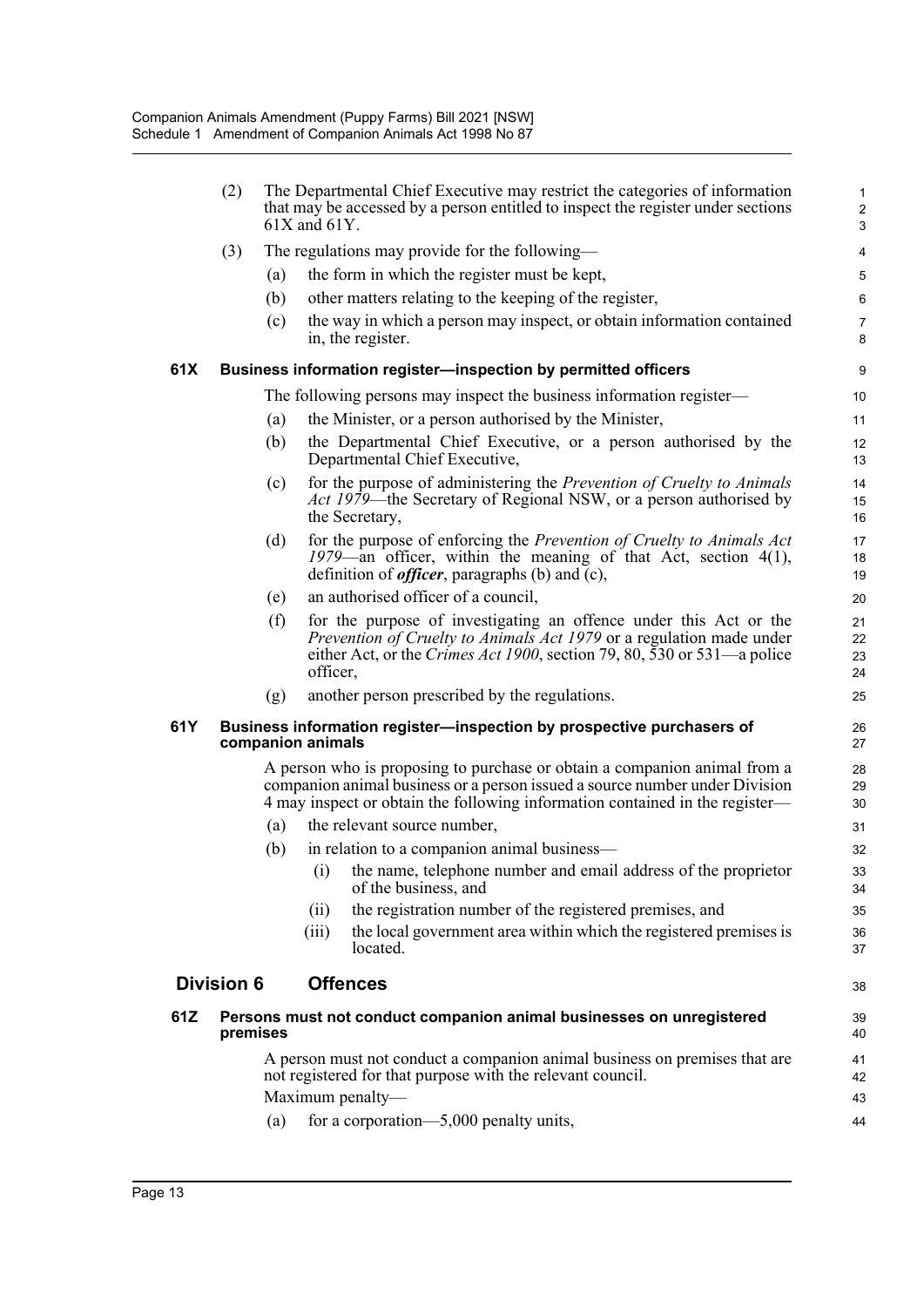|      | (b)                                                                                                                                                                                                                                                                                                                                                              | for an individual— $1,000$ penalty units or imprisonment for 2 years, or<br>both.                                                                                                                                                                  | $\mathbf 1$<br>$\overline{c}$ |  |  |  |
|------|------------------------------------------------------------------------------------------------------------------------------------------------------------------------------------------------------------------------------------------------------------------------------------------------------------------------------------------------------------------|----------------------------------------------------------------------------------------------------------------------------------------------------------------------------------------------------------------------------------------------------|-------------------------------|--|--|--|
| 61ZA |                                                                                                                                                                                                                                                                                                                                                                  | Proprietors must comply with terms and conditions of registration                                                                                                                                                                                  | 3                             |  |  |  |
|      |                                                                                                                                                                                                                                                                                                                                                                  | A proprietor of a companion animal business must comply with the terms and<br>conditions that are imposed on a registration.<br>Maximum penalty—                                                                                                   | 4<br>5<br>6                   |  |  |  |
|      | (a)                                                                                                                                                                                                                                                                                                                                                              | for a corporation—2,000 penalty units,                                                                                                                                                                                                             | $\overline{7}$                |  |  |  |
|      | (b)                                                                                                                                                                                                                                                                                                                                                              | for an individual—400 penalty units or imprisonment for 1 year, or<br>both.                                                                                                                                                                        | 8<br>9                        |  |  |  |
| 61ZB |                                                                                                                                                                                                                                                                                                                                                                  | Proprietors must comply with business codes of practice                                                                                                                                                                                            | 10                            |  |  |  |
|      |                                                                                                                                                                                                                                                                                                                                                                  | A proprietor of a companion animal business must comply with the applicable<br>provisions of a business code of practice, except to the extent of an<br>inconsistency with the provisions of this Part or Part 7A, Division 3.<br>Maximum penalty- | 11<br>12<br>13<br>14          |  |  |  |
|      | (a)                                                                                                                                                                                                                                                                                                                                                              | for a corporation—2,000 penalty units,                                                                                                                                                                                                             | 15                            |  |  |  |
|      | (b)                                                                                                                                                                                                                                                                                                                                                              | for an individual—400 penalty units or imprisonment for 1 year, or<br>both.                                                                                                                                                                        | 16<br>17                      |  |  |  |
| 61ZC | Proprietors of companion animal breeding businesses must not have more<br>than 10 fertile female dogs or cats                                                                                                                                                                                                                                                    |                                                                                                                                                                                                                                                    |                               |  |  |  |
|      |                                                                                                                                                                                                                                                                                                                                                                  | A proprietor of a companion animal breeding business must not have, at any<br>one time, more than 10 fertile female dogs or 10 fertile female cats, including<br>a fertile female dog or cat that is the subject of a breeding arrangement.        | 20<br>21<br>22                |  |  |  |
|      |                                                                                                                                                                                                                                                                                                                                                                  | Maximum penalty—                                                                                                                                                                                                                                   | 23                            |  |  |  |
|      | (a)                                                                                                                                                                                                                                                                                                                                                              | for a corporation— $5,000$ penalty units,                                                                                                                                                                                                          | 24                            |  |  |  |
|      | (b)                                                                                                                                                                                                                                                                                                                                                              | for an individual— $1,000$ penalty units or imprisonment for 2 years, or<br>both.                                                                                                                                                                  | 25<br>26                      |  |  |  |
| 61ZD |                                                                                                                                                                                                                                                                                                                                                                  |                                                                                                                                                                                                                                                    | 27<br>28                      |  |  |  |
|      | Proprietors of companion animal breeding businesses must ensure dogs and<br>cats undergo routine veterinary checks<br>A proprietor of a companion animal breeding business must ensure each dog<br>29<br>or cat of the business undergoes a general health assessment performed by a<br>30<br>veterinary practitioner-<br>31<br>at least once a year, and<br>(a) |                                                                                                                                                                                                                                                    |                               |  |  |  |
|      |                                                                                                                                                                                                                                                                                                                                                                  |                                                                                                                                                                                                                                                    | 32                            |  |  |  |
|      | (b)                                                                                                                                                                                                                                                                                                                                                              | within 4 weeks before breeding from a dog or cat, and                                                                                                                                                                                              | 33                            |  |  |  |
|      | (c)                                                                                                                                                                                                                                                                                                                                                              | in relation to a female dog or cat—within 8 weeks of a litter of the dog<br>or cat being delivered.                                                                                                                                                | 34<br>35                      |  |  |  |
|      |                                                                                                                                                                                                                                                                                                                                                                  | Maximum penalty-                                                                                                                                                                                                                                   | 36                            |  |  |  |
|      | (a)                                                                                                                                                                                                                                                                                                                                                              | for a corporation—2,000 penalty units,                                                                                                                                                                                                             | 37                            |  |  |  |
|      | (b)                                                                                                                                                                                                                                                                                                                                                              | for an individual—400 penalty units or imprisonment for 1 year, or<br>both.                                                                                                                                                                        | 38<br>39                      |  |  |  |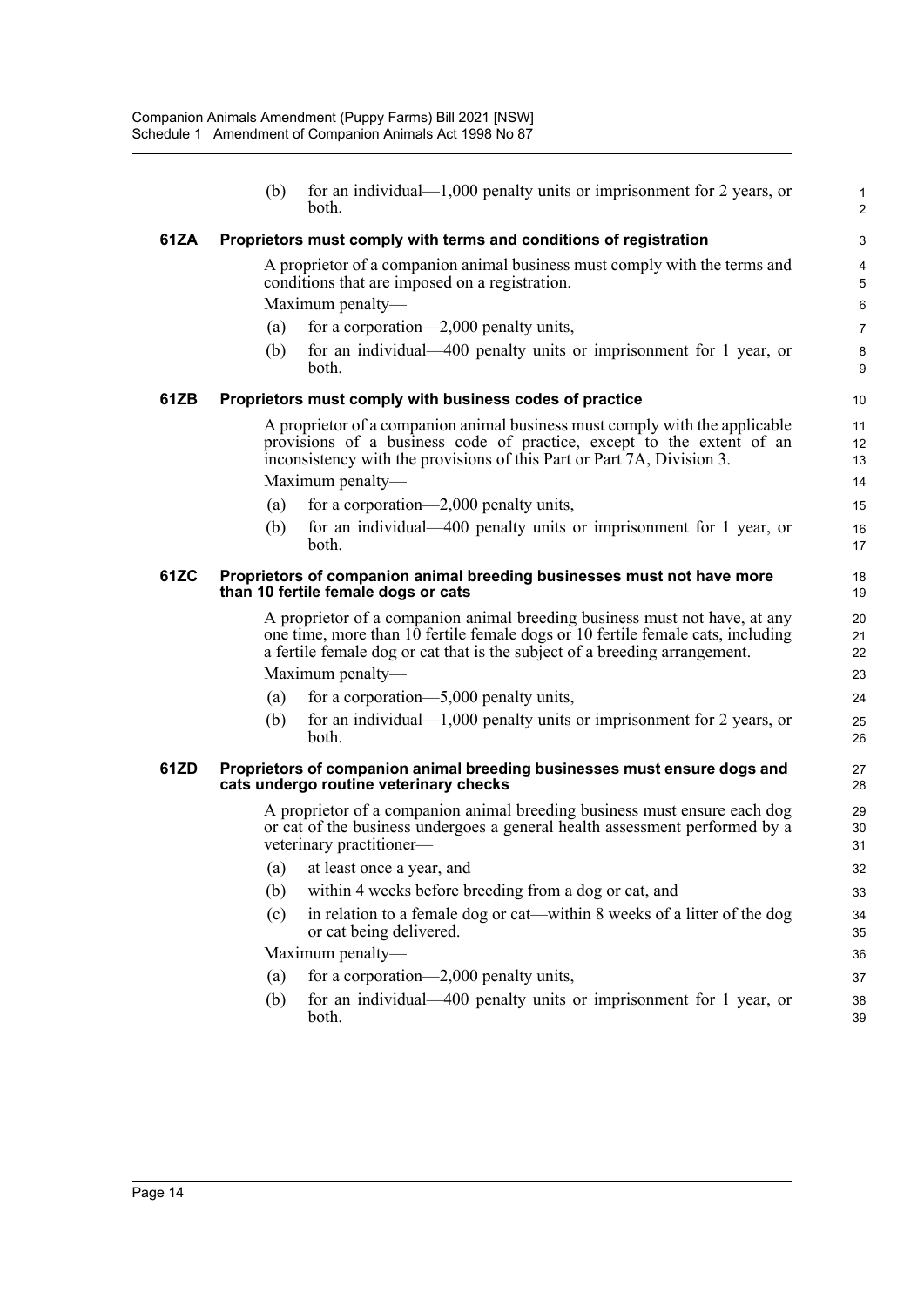| 61ZE | Proprietors of companion animal breeding businesses must obtain veterinary<br>certification before breeding                                    |                                                                                                                                                                                                                                                   |                |  |  |  |
|------|------------------------------------------------------------------------------------------------------------------------------------------------|---------------------------------------------------------------------------------------------------------------------------------------------------------------------------------------------------------------------------------------------------|----------------|--|--|--|
|      | (1)                                                                                                                                            | Within 4 weeks before breeding from a dog or cat of the business, a proprietor<br>of a companion animal breeding business must obtain from a veterinary<br>practitioner-                                                                          |                |  |  |  |
|      |                                                                                                                                                | (a)<br>an assessment of the dog or cat, and                                                                                                                                                                                                       | 6              |  |  |  |
|      |                                                                                                                                                | (b)<br>a certification that the dog or cat is suitable for breeding.                                                                                                                                                                              | 7              |  |  |  |
|      | (2)                                                                                                                                            | Before breeding from a dog or cat on the first occasion, for the purposes of<br>certifying that the dog or cat is suitable for breeding under subsection (1), the<br>practitioner's assessment must include an assessment that the dog or cat is— | 8<br>9<br>10   |  |  |  |
|      |                                                                                                                                                | at least 12 months of age, and<br>(i)                                                                                                                                                                                                             | 11             |  |  |  |
|      |                                                                                                                                                | (ii)<br>sufficiently physically mature for the purposes of breeding.                                                                                                                                                                              | 12             |  |  |  |
|      |                                                                                                                                                | Maximum penalty—                                                                                                                                                                                                                                  | 13             |  |  |  |
|      |                                                                                                                                                | for a corporation—2,000 penalty units,<br>(a)                                                                                                                                                                                                     | 14             |  |  |  |
|      |                                                                                                                                                | (b)<br>for an individual—400 penalty units or imprisonment for 1 year, or<br>both.                                                                                                                                                                | 15<br>16       |  |  |  |
| 61ZF | Proprietors of companion animal breeding businesses must not breed dogs or<br>17<br>cats in certain circumstances<br>18                        |                                                                                                                                                                                                                                                   |                |  |  |  |
|      |                                                                                                                                                | A proprietor of a companion animal breeding business must not breed from a<br>female dog or cat in the following circumstances—                                                                                                                   | 19<br>20       |  |  |  |
|      |                                                                                                                                                | (a)<br>more than twice,                                                                                                                                                                                                                           | 21             |  |  |  |
|      |                                                                                                                                                | (b)<br>if a heritable defect is identified in a previous litter of the dog or cat,                                                                                                                                                                | 22             |  |  |  |
|      |                                                                                                                                                | with a dog or cat that is related to the dog or cat by blood.<br>(c)                                                                                                                                                                              | 23             |  |  |  |
|      |                                                                                                                                                | Maximum penalty—                                                                                                                                                                                                                                  | 24             |  |  |  |
|      |                                                                                                                                                | for a corporation-2,000 penalty units,<br>(a)                                                                                                                                                                                                     | 25             |  |  |  |
|      |                                                                                                                                                | for an individual-400 penalty units or imprisonment for 1 year, or<br>(b)<br>both.                                                                                                                                                                | 26<br>27       |  |  |  |
| 61ZG | Proprietors of companion animal breeding businesses must ensure ratio of<br>28<br>staff to companion animals kept on registered premises<br>29 |                                                                                                                                                                                                                                                   |                |  |  |  |
|      | (1)                                                                                                                                            | A proprietor of a companion animal breeding business must ensure that, at all<br>times, there is at least 1 staff member at the proprietor's registered premises<br>for every 5 animals kept at the premises.                                     | 30<br>31<br>32 |  |  |  |
|      |                                                                                                                                                | Maximum penalty—                                                                                                                                                                                                                                  | 33             |  |  |  |
|      |                                                                                                                                                | for a corporation—2,000 penalty units,<br>(a)                                                                                                                                                                                                     | 34             |  |  |  |
|      |                                                                                                                                                | (b)<br>for an individual—400 penalty units or imprisonment for 1 year, or<br>both.                                                                                                                                                                | 35<br>36       |  |  |  |
|      | (2)                                                                                                                                            | In this section-                                                                                                                                                                                                                                  | 37             |  |  |  |
|      |                                                                                                                                                | staff member includes the proprietor of a companion animal business and a<br>person engaged by the proprietor to attend to an animal kept at the registered<br>premises.                                                                          | 38<br>39<br>40 |  |  |  |
| 61ZH |                                                                                                                                                | Proprietors of companion animal breeding businesses must keep records of<br>breeding arrangements                                                                                                                                                 | 41<br>42       |  |  |  |
|      | (1)                                                                                                                                            | A proprietor of a companion animal breeding business that has entered into a<br>breeding arrangement must keep a record of the following details in relation                                                                                      | 43<br>44       |  |  |  |

to each dog or cat that is the subject of the arrangement—

45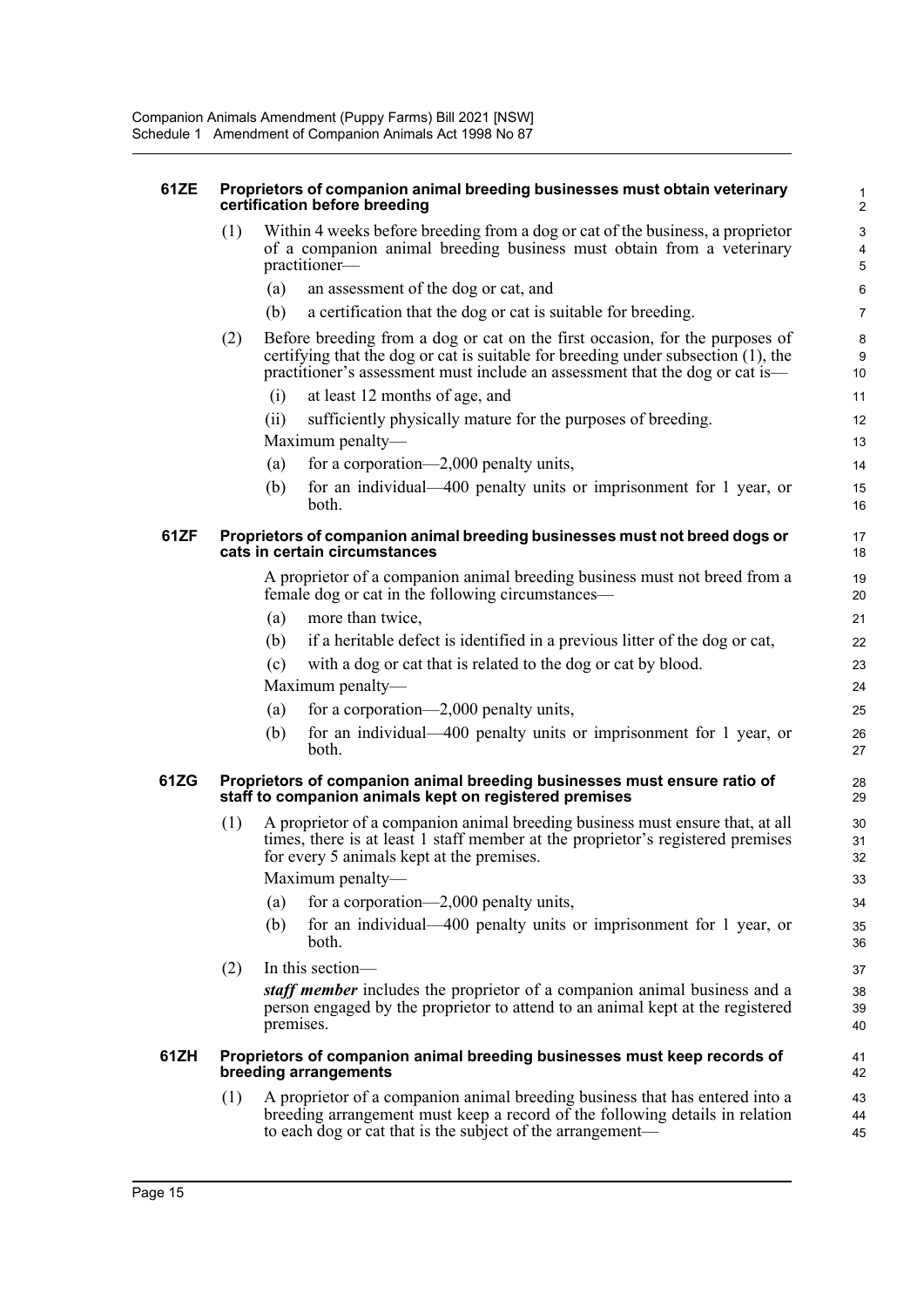|      |                                                                                                    | (a)              |              | the date the proprietor entered into the arrangement,                                                                                                                                                                                                | $\mathbf{1}$           |  |
|------|----------------------------------------------------------------------------------------------------|------------------|--------------|------------------------------------------------------------------------------------------------------------------------------------------------------------------------------------------------------------------------------------------------------|------------------------|--|
|      |                                                                                                    | (b)              |              | the name and residential address of the person who has possession of the<br>dog or cat,                                                                                                                                                              | $\boldsymbol{2}$<br>3  |  |
|      |                                                                                                    | (c)              |              | the address at which the dog or cat is to be ordinarily kept,                                                                                                                                                                                        | $\overline{4}$         |  |
|      |                                                                                                    | (d)              |              | the date the arrangement is terminated and the reason for termination,                                                                                                                                                                               | $\mathbf 5$            |  |
|      |                                                                                                    | (e)              |              | other details that may be prescribed by the regulations.                                                                                                                                                                                             | 6                      |  |
|      | (2)                                                                                                |                  | regulations. | The proprietor must keep a copy of the record in the way prescribed by the                                                                                                                                                                           | $\overline{7}$<br>8    |  |
|      | (3)                                                                                                |                  |              | The proprietor must not, in keeping a record under this section, make a<br>statement that the proprietor knows is false or misleading.                                                                                                               | $\boldsymbol{9}$<br>10 |  |
|      |                                                                                                    |                  |              | Maximum penalty—                                                                                                                                                                                                                                     | 11                     |  |
|      |                                                                                                    | (a)              |              | for a corporation—250 penalty units,                                                                                                                                                                                                                 | 12                     |  |
|      |                                                                                                    | (b)              | both.        | for an individual—50 penalty units or imprisonment for $6$ months, or                                                                                                                                                                                | 13<br>14               |  |
| 61ZI |                                                                                                    | management plans |              | Proprietors of companion animal breeding businesses must prepare health                                                                                                                                                                              | 15<br>16               |  |
|      | (1)                                                                                                | that—            |              | A proprietor of a companion animal breeding business must, in consultation<br>with a veterinary practitioner, prepare a plan for the ongoing care of the health<br>and wellbeing of dogs and cats of the business (a <i>health management plan</i> ) | 17<br>18<br>19<br>20   |  |
|      |                                                                                                    | (a)              |              | is certified by a veterinary practitioner each year, and                                                                                                                                                                                             | 21                     |  |
|      |                                                                                                    | (b)              |              | includes protocols as to the following—                                                                                                                                                                                                              | 22                     |  |
|      |                                                                                                    |                  | (i)          | the health and welfare of dogs and cats, including in relation to<br>birthing, diet, disease prevention, environmental enrichment,<br>exercise, grooming, hygiene, parasite prevention, socialisation<br>and vaccinations,                           | 23<br>24<br>25<br>26   |  |
|      |                                                                                                    |                  | (ii)         | the process for determining the suitability of dogs and cats for<br>breeding,                                                                                                                                                                        | 27<br>28               |  |
|      |                                                                                                    |                  | (iii)        | the quarantine and movement of dogs and cats,                                                                                                                                                                                                        | 29                     |  |
|      |                                                                                                    |                  | (iv)         | emergency response plans, including evacuation procedures,                                                                                                                                                                                           | 30                     |  |
|      |                                                                                                    |                  | (v)          | the retirement and rehoming of dogs and cats.                                                                                                                                                                                                        | 31                     |  |
|      | (2)                                                                                                | 3.               |              | The proprietor must comply with the health management plan, except to the<br>extent of an inconsistency with the provisions of this Part or Part 7A, Division                                                                                        | 32<br>33<br>34         |  |
|      |                                                                                                    |                  |              | Maximum penalty—                                                                                                                                                                                                                                     | 35                     |  |
|      |                                                                                                    | (a)              |              | for a corporation—2,000 penalty units,                                                                                                                                                                                                               | 36                     |  |
|      |                                                                                                    | (b)              | both.        | for an individual—400 penalty units or imprisonment for 1 year, or                                                                                                                                                                                   | 37<br>38               |  |
| 61ZJ | Proprietors of companion animal breeding businesses must ensure ongoing<br>safety of dogs and cats |                  |              |                                                                                                                                                                                                                                                      |                        |  |
|      | (1)                                                                                                |                  |              | A proprietor of a companion animal breeding business must ensure the<br>ongoing safety of each dog or cat of the business.                                                                                                                           | 41<br>42               |  |
|      | (2)                                                                                                |                  |              | For the purposes of subsection $(1)$ , a reference to the ongoing safety of a dog<br>or cat includes a reference to the protection against the commission of an act<br>of cruelty, or an act of aggravated cruelty, upon the dog or cat.             | 43<br>44<br>45         |  |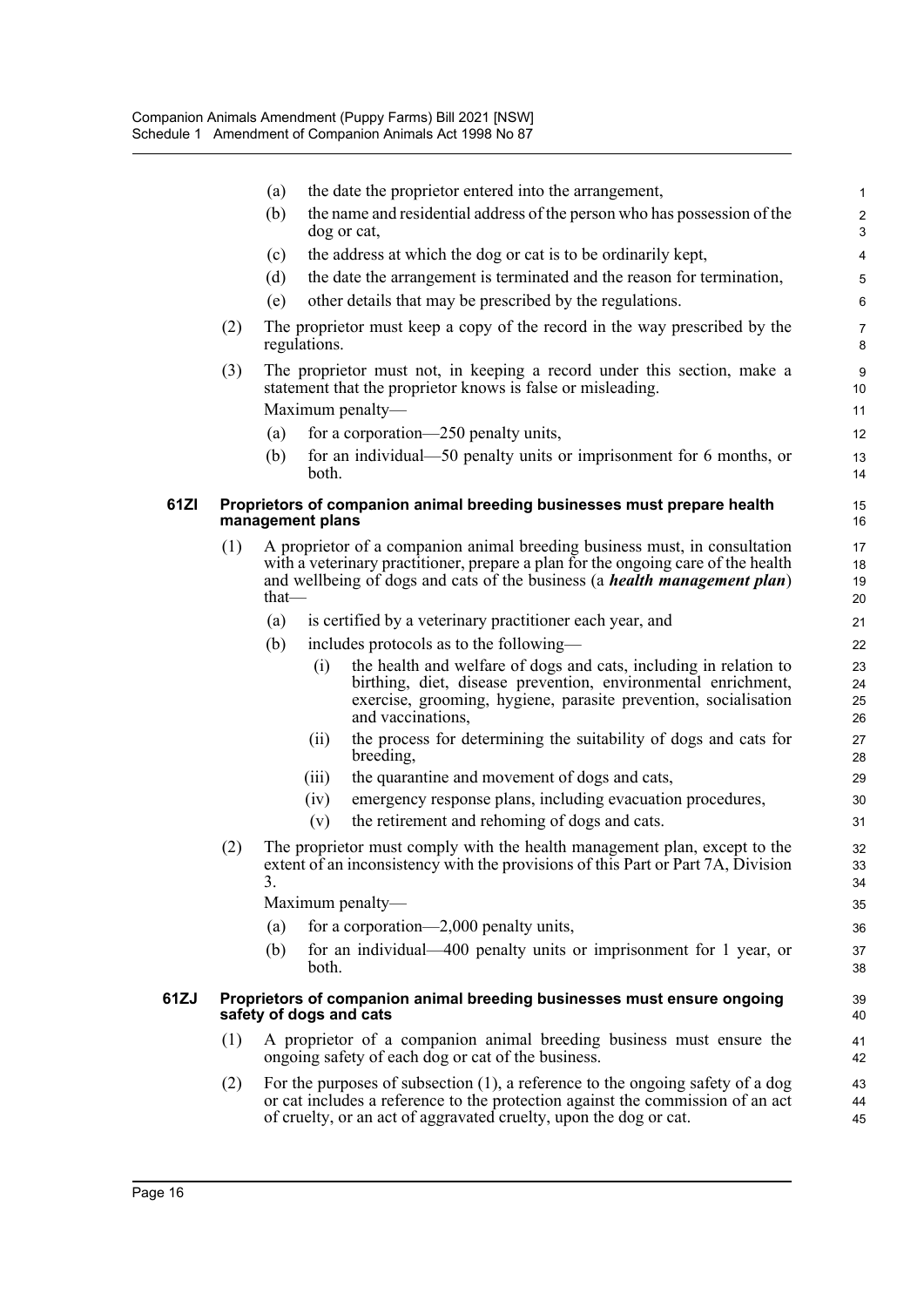|      | (3)              |                                                                                                                                                                              | In this clause, a reference to the commission of an act of cruelty, or an act of<br>aggravated cruelty, upon a dog or cat has the same meaning as a reference to<br>an act of cruelty, or an act of aggravated cruelty, committed upon an animal<br>under the <i>Prevention of Cruelty to Animals Act 1979</i> , section 4(2) and (3). | $\mathbf{1}$<br>$\overline{c}$<br>3<br>$\overline{\mathbf{4}}$ |  |  |  |
|------|------------------|------------------------------------------------------------------------------------------------------------------------------------------------------------------------------|----------------------------------------------------------------------------------------------------------------------------------------------------------------------------------------------------------------------------------------------------------------------------------------------------------------------------------------|----------------------------------------------------------------|--|--|--|
|      |                  |                                                                                                                                                                              | Maximum penalty-                                                                                                                                                                                                                                                                                                                       | 5                                                              |  |  |  |
|      |                  | (a)                                                                                                                                                                          | for a corporation—2,000 penalty units,                                                                                                                                                                                                                                                                                                 | $6\phantom{1}6$                                                |  |  |  |
|      |                  | (b)                                                                                                                                                                          | for an individual-400 penalty units or imprisonment for 1 year, or<br>both.                                                                                                                                                                                                                                                            | $\overline{7}$<br>8                                            |  |  |  |
| 61ZK |                  |                                                                                                                                                                              | Proprietors of companion animal breeding businesses must comply with<br>certain requirements to cease breeding and retire and rehome dogs and cats                                                                                                                                                                                     | 9<br>10                                                        |  |  |  |
|      | (1)              |                                                                                                                                                                              | A proprietor of a companion animal breeding business must cease breeding<br>and retire a dog or cat of the business if—                                                                                                                                                                                                                | 11<br>12                                                       |  |  |  |
|      |                  | (a)                                                                                                                                                                          | the dog or cat is—                                                                                                                                                                                                                                                                                                                     | 13                                                             |  |  |  |
|      |                  |                                                                                                                                                                              | no longer suitable for breeding, or<br>(i)                                                                                                                                                                                                                                                                                             | 14                                                             |  |  |  |
|      |                  |                                                                                                                                                                              | no longer required by the business, or<br>(ii)                                                                                                                                                                                                                                                                                         | 15                                                             |  |  |  |
|      |                  |                                                                                                                                                                              | is female and has delivered 2 litters, or<br>(iii)                                                                                                                                                                                                                                                                                     | 16                                                             |  |  |  |
|      |                  | (b)                                                                                                                                                                          | for a dog—the dog is male and is 6 or more years of age.                                                                                                                                                                                                                                                                               | 17                                                             |  |  |  |
|      | (2)              |                                                                                                                                                                              | The proprietor must, as soon as practicable, ensure the retired dog or cat is—                                                                                                                                                                                                                                                         | 18                                                             |  |  |  |
|      |                  | (a)                                                                                                                                                                          | desexed, unless a veterinary practitioner considers it inappropriate to do<br>so for health reasons, and                                                                                                                                                                                                                               | 19<br>20                                                       |  |  |  |
|      |                  | (b)                                                                                                                                                                          | microchipped, and                                                                                                                                                                                                                                                                                                                      | 21                                                             |  |  |  |
|      |                  | (c)                                                                                                                                                                          | kept by the business as a companion or rehomed to a suitable home.                                                                                                                                                                                                                                                                     | 22                                                             |  |  |  |
|      |                  |                                                                                                                                                                              | Maximum penalty-                                                                                                                                                                                                                                                                                                                       | 23                                                             |  |  |  |
|      |                  | (a)                                                                                                                                                                          | for a corporation—2,000 penalty units,                                                                                                                                                                                                                                                                                                 | 24                                                             |  |  |  |
|      |                  | (b)                                                                                                                                                                          | for an individual—400 penalty units or imprisonment for 1 year, or<br>both.                                                                                                                                                                                                                                                            | 25<br>26                                                       |  |  |  |
| 61ZL |                  |                                                                                                                                                                              | Pet shops-persons must not sell certain companion animals                                                                                                                                                                                                                                                                              | 27                                                             |  |  |  |
|      |                  | A person must not sell, or cause the sale of, a companion animal that is not<br>from a rehoming organisation to the proprietor of a pet shop.                                |                                                                                                                                                                                                                                                                                                                                        |                                                                |  |  |  |
|      |                  |                                                                                                                                                                              | Maximum penalty—                                                                                                                                                                                                                                                                                                                       | 30                                                             |  |  |  |
|      |                  | (a)                                                                                                                                                                          | for a corporation—2,000 penalty units,                                                                                                                                                                                                                                                                                                 | 31                                                             |  |  |  |
|      |                  |                                                                                                                                                                              | (b) for an individual-400 penalty units or imprisonment for 1 year, or<br>both.                                                                                                                                                                                                                                                        | 32<br>33                                                       |  |  |  |
| 61ZM |                  |                                                                                                                                                                              | Pet shops-proprietors must not receive or sell certain companion animals                                                                                                                                                                                                                                                               | 34                                                             |  |  |  |
|      | (1)              | A proprietor of a pet shop must not, in conducting the business of a pet shop,<br>accept or receive a companion animal for sale that is not from a rehoming<br>organisation. |                                                                                                                                                                                                                                                                                                                                        |                                                                |  |  |  |
|      | (2)              |                                                                                                                                                                              | A proprietor of a pet shop must not, in conducting the business of a pet shop,<br>sell, or cause the sale of, a companion animal that is not from a rehoming<br>organisation.                                                                                                                                                          | 38<br>39<br>40                                                 |  |  |  |
|      | Maximum penalty- |                                                                                                                                                                              |                                                                                                                                                                                                                                                                                                                                        |                                                                |  |  |  |
|      |                  | (a)                                                                                                                                                                          | for a corporation—2,000 penalty units,                                                                                                                                                                                                                                                                                                 | 42                                                             |  |  |  |
|      |                  | (b)                                                                                                                                                                          | for an individual—400 penalty units or imprisonment for 1 year, or<br>both.                                                                                                                                                                                                                                                            | 43<br>44                                                       |  |  |  |
|      |                  |                                                                                                                                                                              |                                                                                                                                                                                                                                                                                                                                        |                                                                |  |  |  |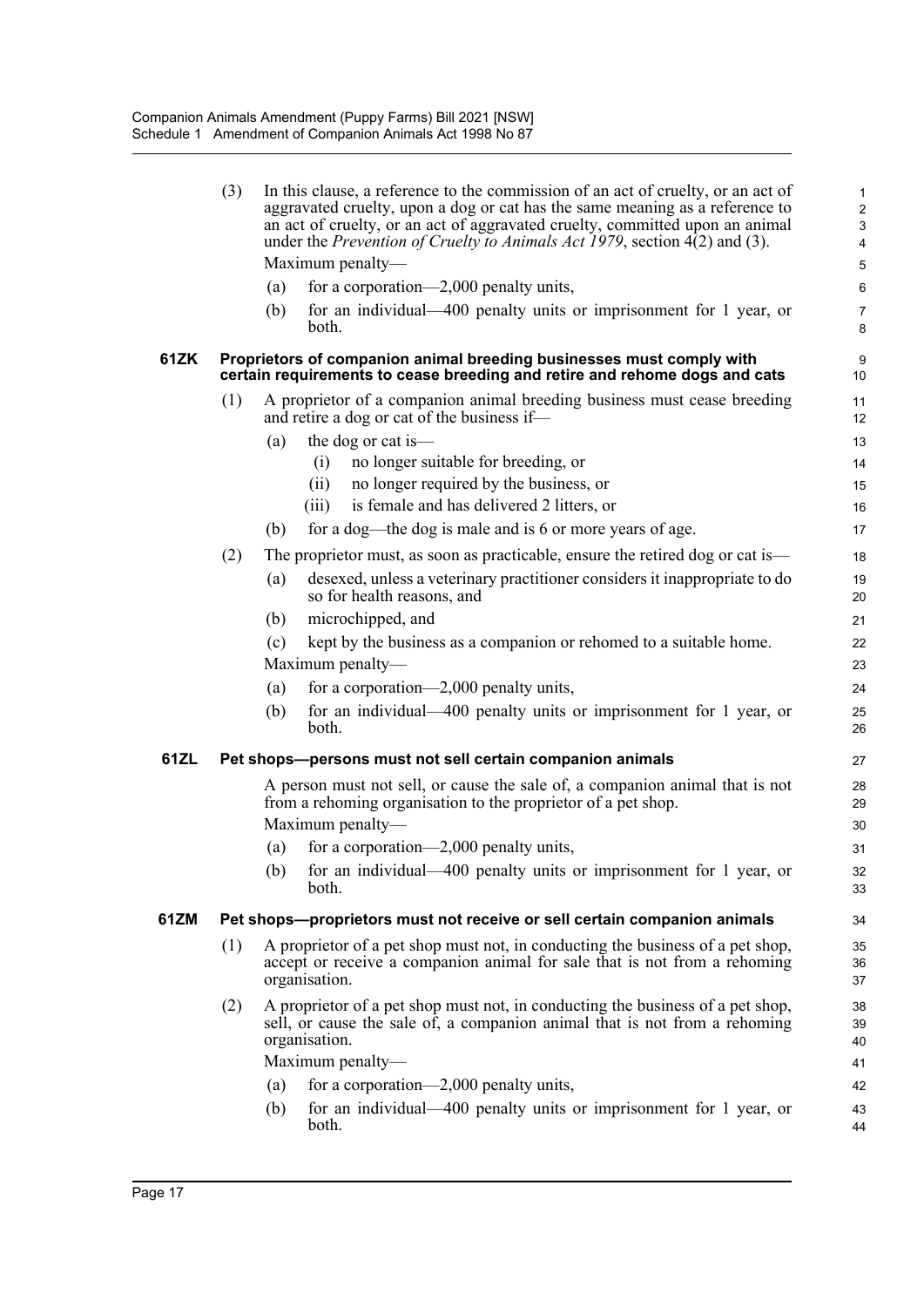| 61ZN |     | Pet shops--proprietors must not receive or sell dogs and cats of certain age                                                                                                                                                                                   | $\mathbf{1}$                   |
|------|-----|----------------------------------------------------------------------------------------------------------------------------------------------------------------------------------------------------------------------------------------------------------------|--------------------------------|
|      | (1) | A proprietor of a pet shop must not, in conducting the business of a pet shop,<br>accept or receive a companion animal for sale that is—                                                                                                                       | $\overline{c}$<br>$\mathbf{3}$ |
|      |     | a dog less than 6 months old, or<br>(a)                                                                                                                                                                                                                        | 4                              |
|      |     | a cat less than 8 weeks old.<br>(b)                                                                                                                                                                                                                            | 5                              |
|      | (2) | A proprietor of a pet shop must not, in conducting the business of a pet shop,<br>sell, or cause or allow the sale of-                                                                                                                                         | 6<br>$\overline{7}$            |
|      |     | a dog less than 6 months old, or<br>(a)                                                                                                                                                                                                                        | 8                              |
|      |     | a cat less than 8 weeks old.<br>(b)                                                                                                                                                                                                                            | 9                              |
|      |     | Maximum penalty-                                                                                                                                                                                                                                               | 10                             |
|      |     | for a corporation—2,000 penalty units,<br>(a)                                                                                                                                                                                                                  | 11                             |
|      |     | for an individual—400 penalty units or imprisonment for 1 year, or<br>(b)<br>both.                                                                                                                                                                             | 12<br>13                       |
| 61ZO |     | Pet shops-proprietors must keep certain records                                                                                                                                                                                                                | 14                             |
|      | (1) | A proprietor of a pet shop must keep a record of the following details in<br>relation to each dog or cat offered for sale or sold by the pet shop-                                                                                                             | 15<br>16                       |
|      |     | the name and residential address of the person from whom the dog or<br>(a)<br>cat was obtained,                                                                                                                                                                | 17<br>18                       |
|      |     | the date the dog or cat is sold,<br>(b)                                                                                                                                                                                                                        | 19                             |
|      |     | other details that may be prescribed by the regulations.<br>(c)                                                                                                                                                                                                | 20                             |
|      | (2) | The proprietor must keep a copy of the record in the way prescribed by the<br>regulations.                                                                                                                                                                     | 21<br>22                       |
|      | (3) | The proprietor must not, in keeping a record under this section, make a<br>statement that the proprietor knows is false or misleading.                                                                                                                         | 23<br>24                       |
|      |     | Maximum penalty-                                                                                                                                                                                                                                               | 25                             |
|      |     | for a corporation—250 penalty units,<br>(a)                                                                                                                                                                                                                    | 26                             |
|      |     | for an individual—50 penalty units or imprisonment for 6 months, or<br>(b)<br>both.                                                                                                                                                                            | 27<br>28                       |
| 61ZP |     | Persons must not advertise dogs and cats for sale without source numbers                                                                                                                                                                                       | 29                             |
|      | (1) | A person must not advertise a dog or cat for sale, or cause a dog or cat to be<br>advertised for sale, whether or not the sale is for profit or a fee, unless the<br>advertisement includes the source number of the person that is selling the dog<br>or cat. | 30<br>31<br>32<br>33           |
|      | (2) | A person must not publish, or cause the publication of, an advertisement of a<br>dog or cat for sale, whether or not the sale is for profit or a fee, unless the<br>advertisement includes the source number of the person that is selling the dog<br>or cat.  | 34<br>35<br>36<br>37           |
|      |     | Maximum penalty-                                                                                                                                                                                                                                               | 38                             |
|      |     | for a corporation—250 penalty units,<br>(a)                                                                                                                                                                                                                    | 39                             |
|      |     | for an individual—50 penalty units or imprisonment for 6 months, or<br>(b)<br>both.                                                                                                                                                                            | 40<br>41                       |
| [2]  |     | Part 7A, Division 3                                                                                                                                                                                                                                            | 42                             |
|      |     | Insert after Division 2-                                                                                                                                                                                                                                       | 43                             |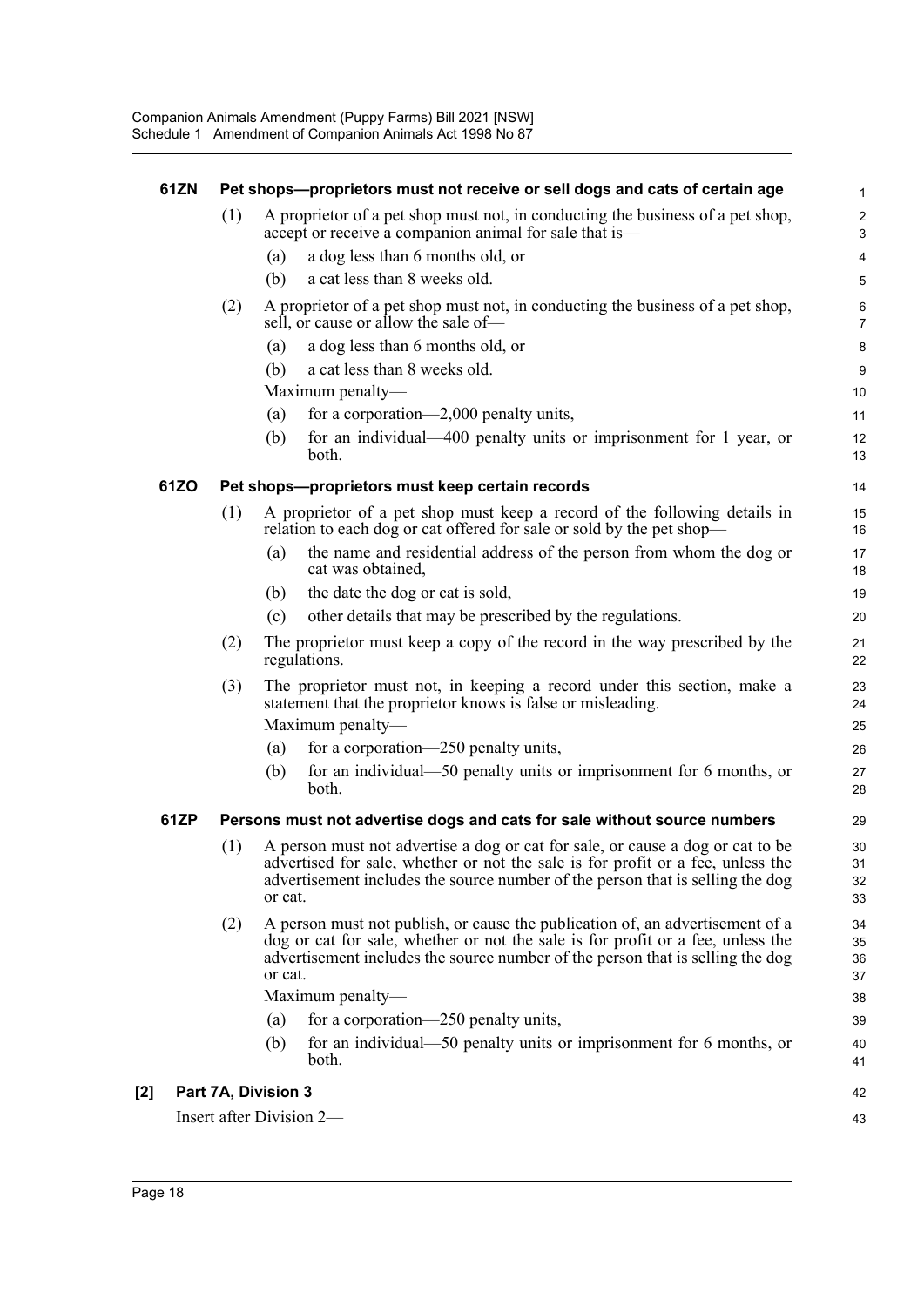|     | <b>Division 3</b>                                                        |                                                                                                                                                                                           | Powers relating to companion animal businesses                                                                                                                                                                                                          | 1                     |  |  |
|-----|--------------------------------------------------------------------------|-------------------------------------------------------------------------------------------------------------------------------------------------------------------------------------------|---------------------------------------------------------------------------------------------------------------------------------------------------------------------------------------------------------------------------------------------------------|-----------------------|--|--|
| 691 |                                                                          | <b>Definitions</b>                                                                                                                                                                        |                                                                                                                                                                                                                                                         | $\overline{c}$        |  |  |
|     |                                                                          |                                                                                                                                                                                           | In this Division—                                                                                                                                                                                                                                       | 3                     |  |  |
|     |                                                                          |                                                                                                                                                                                           | companion animal business, proprietor and registered premises have the                                                                                                                                                                                  | 4                     |  |  |
|     |                                                                          |                                                                                                                                                                                           | same meanings as in Part 6A.                                                                                                                                                                                                                            | 5                     |  |  |
|     |                                                                          |                                                                                                                                                                                           | <b>Departmental officer</b> means an employee of, or other person engaged by, the                                                                                                                                                                       | $\,6$                 |  |  |
|     |                                                                          |                                                                                                                                                                                           | Office of Local Government who is authorised by the Departmental Chief<br>Executive to exercise the functions of an enforcement officer under this                                                                                                      | $\boldsymbol{7}$<br>8 |  |  |
|     |                                                                          | Division.                                                                                                                                                                                 |                                                                                                                                                                                                                                                         | 9                     |  |  |
|     |                                                                          |                                                                                                                                                                                           | <i>enforcement officer</i> means the following—                                                                                                                                                                                                         | 10                    |  |  |
|     |                                                                          | (a)                                                                                                                                                                                       | an authorised officer,                                                                                                                                                                                                                                  | 11                    |  |  |
|     |                                                                          | (b)                                                                                                                                                                                       | a Departmental officer,                                                                                                                                                                                                                                 | 12                    |  |  |
|     |                                                                          | (c)                                                                                                                                                                                       | an inspector appointed by any of the following—                                                                                                                                                                                                         | 13                    |  |  |
|     |                                                                          |                                                                                                                                                                                           | the Royal Society for the Prevention of Cruelty to Animals, New<br>(i)<br>South Wales,                                                                                                                                                                  | 14<br>15              |  |  |
|     |                                                                          |                                                                                                                                                                                           | the Animal Welfare League NSW,<br>(ii)                                                                                                                                                                                                                  | 16                    |  |  |
|     |                                                                          |                                                                                                                                                                                           | the NSW Police Force.<br>(iii)                                                                                                                                                                                                                          | 17                    |  |  |
| 69J | <b>Enforcement officers to have the functions of authorised officers</b> |                                                                                                                                                                                           |                                                                                                                                                                                                                                                         |                       |  |  |
|     | (1)                                                                      |                                                                                                                                                                                           | An enforcement officer may exercise the functions of an authorised officer<br>under Division 1 for the following purposes—                                                                                                                              | 19<br>20              |  |  |
|     |                                                                          | (a)                                                                                                                                                                                       | this Division,                                                                                                                                                                                                                                          | 21                    |  |  |
|     |                                                                          | (b)                                                                                                                                                                                       | determining whether there has been compliance with, or a contravention<br>of, Part 6A or a regulation made under that Part.                                                                                                                             | 22<br>23              |  |  |
|     | (2)                                                                      | Section $69A(2)(a)$ , (b) and (d) applies in relation to an enforcement officer as<br>if a reference in the section to an authorised officer is a reference to an<br>enforcement officer. |                                                                                                                                                                                                                                                         |                       |  |  |
|     | (3)                                                                      | $of$ —                                                                                                                                                                                    | Despite section $69A(3)$ , an enforcement officer may enter a part of premises<br>used only for residential purposes if, in the opinion of the enforcement officer,<br>the entry is required urgently because of the existence or reasonable likelihood | 27<br>28<br>29<br>30  |  |  |
|     |                                                                          | (a)                                                                                                                                                                                       | a serious risk to the health or safety of a dog or cat, or                                                                                                                                                                                              | 31                    |  |  |
|     |                                                                          | (b)                                                                                                                                                                                       | the loss, concealment or destruction of evidence of the commission of<br>an offence.                                                                                                                                                                    | 32<br>33              |  |  |
| 69K | Enforcement officers may issue compliance notices and enter property     |                                                                                                                                                                                           |                                                                                                                                                                                                                                                         |                       |  |  |
|     | (1)                                                                      |                                                                                                                                                                                           | If an enforcement officer has determined that a person is contravening or has<br>contravened a provision of Part 6A or a regulation made under that Part, the<br>enforcement officer may-                                                               | 35<br>36<br>37        |  |  |
|     |                                                                          | (a)                                                                                                                                                                                       | issue a notice in a form approved by the Departmental Chief Executive<br>requiring the proprietor to ensure compliance within 14 days after the<br>day the notice is given, or                                                                          | 38<br>39<br>40        |  |  |
|     |                                                                          | (b)                                                                                                                                                                                       | enter a property and seize any dog or cat, or all dogs or cats—                                                                                                                                                                                         | 41                    |  |  |
|     |                                                                          |                                                                                                                                                                                           | kept in contravention of a provision of Part 6A or a regulation<br>(i)<br>made under that Part, or                                                                                                                                                      | 42<br>43              |  |  |

(ii) where, in the opinion of the enforcement officer, there is a serious risk to the health or safety of the dog or cat.

44 45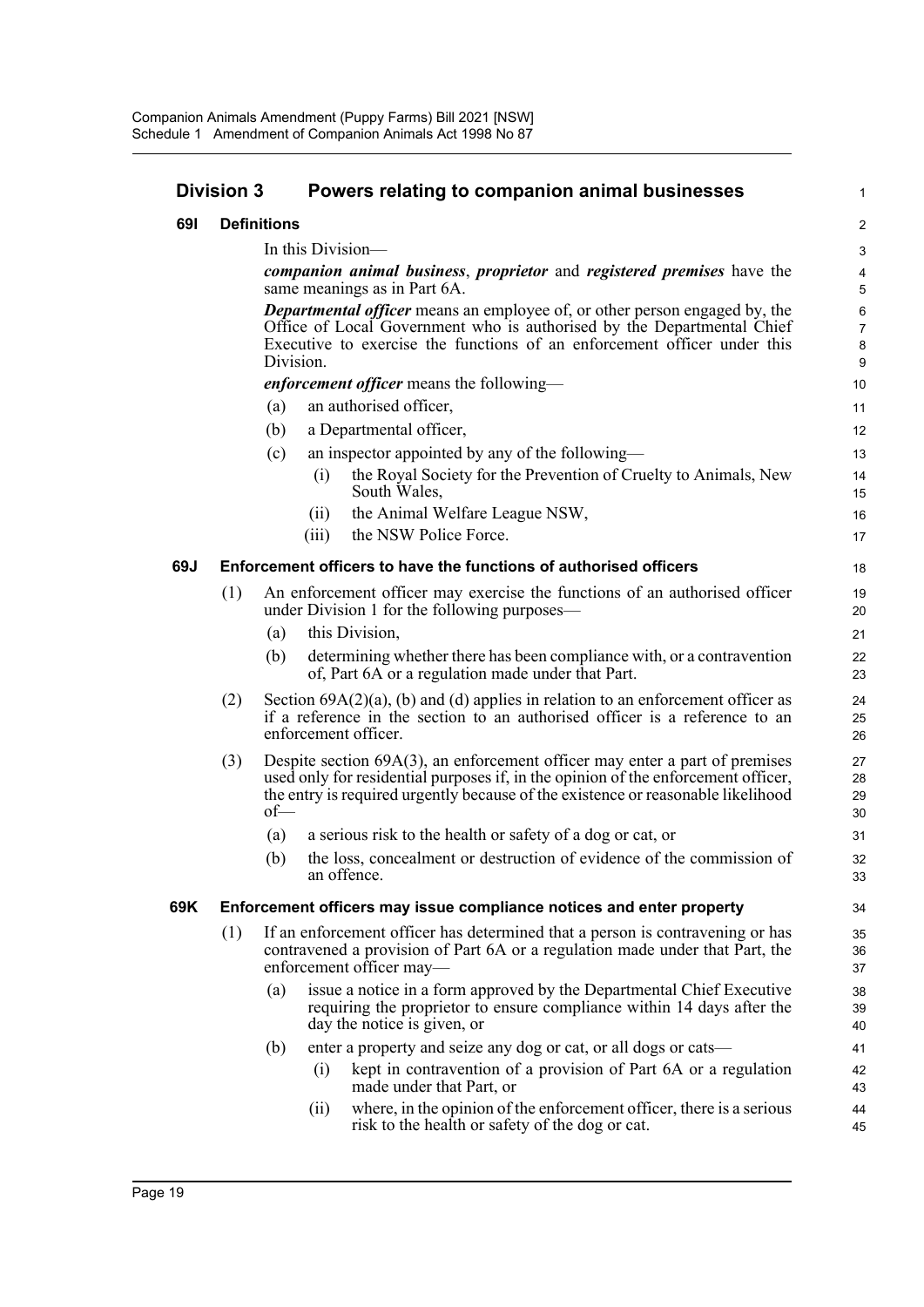**Example—** All dogs or cats may be seized if a proprietor of a companion animal breeding business—

- (a) has more than 10 fertile female dogs or 10 fertile female cats in breach of section 61ZC, or
- (b) has not ensured a dog or cat has undergone routine veterinary checks in breach of section 61ZD, or
- (c) has not ensured the ongoing safety of dogs and cats in breach of section 61ZJ.
- (2) Before entering a property under this section, an enforcement officer must give the occupier of the property reasonable notice of the intention to enter the property unless—
	- (a) entry is made with the consent of the occupier of the property, or
	- (b) entry is, in the opinion of the enforcement officer, required urgently because of the existence or reasonable likelihood of a serious risk to the health or safety of a dog or cat, or
	- (c) the giving of the notice would, in the opinion of the enforcement officer, defeat the purpose for which it is intended to enter the property.
- (3) The powers of entry conferred by this section are not exercisable in relation to a part of premises used only for residential purposes except—
	- (a) with the permission of the occupier of the premises, or
	- (b) under the authority conferred by a search warrant under section 69D.
- (4) Despite subsection (3), an enforcement officer may enter a part of premises used only for residential purposes if, in the opinion of the enforcement officer, the entry is required urgently because of the existence or reasonable likelihood of—
	- (a) a serious risk to the health or safety of a dog or cat, or
	- (b) the loss, concealment or destruction of evidence of the commission of an offence.
- (5) A person must comply with a notice issued under this section. Maximum penalty—
	- (a) for a corporation—250 penalty units,
	- (b) for an individual—50 penalty units or imprisonment for 6 months, or both.

#### **69L Registrations suspended, revoked or expired—enforcement officers may enter property and seize dogs and cats**

- (1) This section applies to a proprietor of a companion animal business conducted on registered premises whose registration—
	- (a) is suspended or revoked, or
	- (b) has expired.
- (2) On the recommendation of the relevant council or the Departmental Chief Executive, an enforcement officer may—
	- (a) enter a property, and
	- (b) seize a dog or cat of the business that was being kept on the property immediately before the suspension, revocation or expiry of the registration.